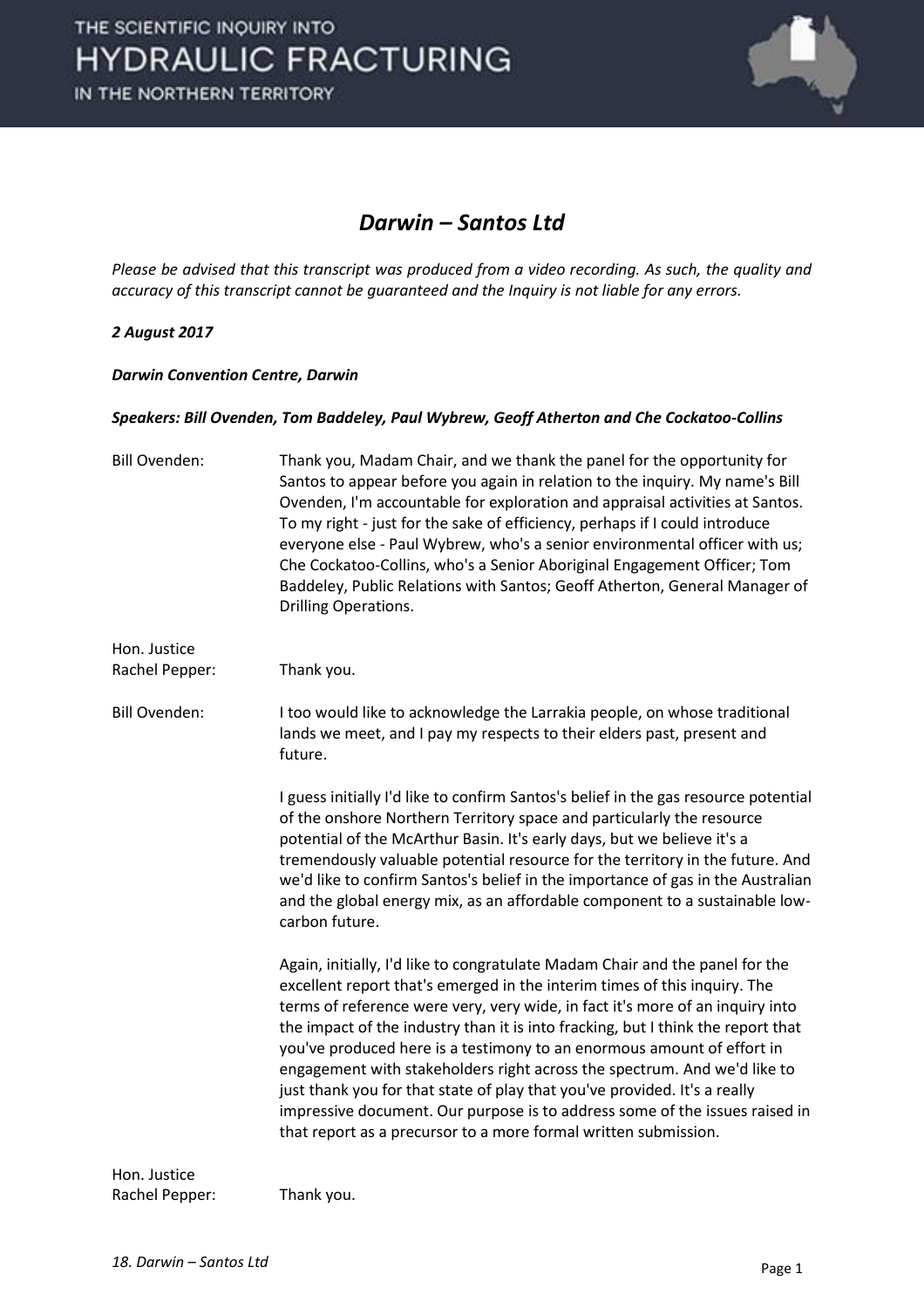

| <b>Bill Ovenden:</b>           | The recurring theme, I think, in the report, for me anyway, is the<br>requirement for a more robust regulatory framework in relation to the  Is<br>there something?                                                                                                                                                                                                                                                                                                                                                                                                                                                                                                                                                                                                                                                                                                                                                                                                                                       |
|--------------------------------|-----------------------------------------------------------------------------------------------------------------------------------------------------------------------------------------------------------------------------------------------------------------------------------------------------------------------------------------------------------------------------------------------------------------------------------------------------------------------------------------------------------------------------------------------------------------------------------------------------------------------------------------------------------------------------------------------------------------------------------------------------------------------------------------------------------------------------------------------------------------------------------------------------------------------------------------------------------------------------------------------------------|
| Hon. Justice                   |                                                                                                                                                                                                                                                                                                                                                                                                                                                                                                                                                                                                                                                                                                                                                                                                                                                                                                                                                                                                           |
| Rachel Pepper:                 | .                                                                                                                                                                                                                                                                                                                                                                                                                                                                                                                                                                                                                                                                                                                                                                                                                                                                                                                                                                                                         |
| <b>Bill Ovenden:</b>           | No. Yes. Good. Fix that microphone. Do you want to wait a bit, Madam<br>Chair?.                                                                                                                                                                                                                                                                                                                                                                                                                                                                                                                                                                                                                                                                                                                                                                                                                                                                                                                           |
| Hon. Justice<br>Rachel Pepper: | Might just wait a moment, no worries                                                                                                                                                                                                                                                                                                                                                                                                                                                                                                                                                                                                                                                                                                                                                                                                                                                                                                                                                                      |
| <b>Bill Ovenden:</b>           | Yeah, no worries.                                                                                                                                                                                                                                                                                                                                                                                                                                                                                                                                                                                                                                                                                                                                                                                                                                                                                                                                                                                         |
| Hon. Justice<br>Rachel Pepper: | Reassemble what I've broken.                                                                                                                                                                                                                                                                                                                                                                                                                                                                                                                                                                                                                                                                                                                                                                                                                                                                                                                                                                              |
| <b>Bill Ovenden:</b>           | Yeah, no worries.                                                                                                                                                                                                                                                                                                                                                                                                                                                                                                                                                                                                                                                                                                                                                                                                                                                                                                                                                                                         |
| Hon. Justice<br>Rachel Pepper: | Thank you. Sorry about that.                                                                                                                                                                                                                                                                                                                                                                                                                                                                                                                                                                                                                                                                                                                                                                                                                                                                                                                                                                              |
| <b>Bill Ovenden:</b>           | No, no problems.                                                                                                                                                                                                                                                                                                                                                                                                                                                                                                                                                                                                                                                                                                                                                                                                                                                                                                                                                                                          |
| Hon. Justice<br>Rachel Pepper: | Too much coffee.                                                                                                                                                                                                                                                                                                                                                                                                                                                                                                                                                                                                                                                                                                                                                                                                                                                                                                                                                                                          |
| <b>Bill Ovenden:</b>           | Yeah, I can sympathise.                                                                                                                                                                                                                                                                                                                                                                                                                                                                                                                                                                                                                                                                                                                                                                                                                                                                                                                                                                                   |
|                                | The recurring theme in the report, though, is the requirement for a robust<br>regulatory framework. That's the impression I take away. And we strongly<br>support this position, actually. We acknowledge the shortcomings of the<br>current regulatory framework in view of the potential for a large<br>unconventional development in the onshore space. I guess, personally,<br>when I read the document, my concerns arrive with some of the stated<br>intent, perhaps, around the operationalisation of the precautionary<br>principle. That is, the treatment of uncertainty with perhaps prescriptive<br>exclusion or over prescription. It sends a little shiver of fear down my spine.<br>We've got many challenges in front of us with these plays, and I guess my<br>concern is that over-regulation could potentially dismantle any opportunity<br>we have. That's my message for the panel. Basically our proponent would<br>be: let's collect the data, and understand where we need to go. |
|                                | Where do we support a prescriptive approach to regulatory change? We<br>strongly support a prescriptive approach in relation to codification of well<br>integrity management. There are many instances of industry best practice<br>codified now in relation well integrity. Geoff will talk more about well<br>integrity. But we believe there's definite room for improvement in the<br>current framework in that space.                                                                                                                                                                                                                                                                                                                                                                                                                                                                                                                                                                                |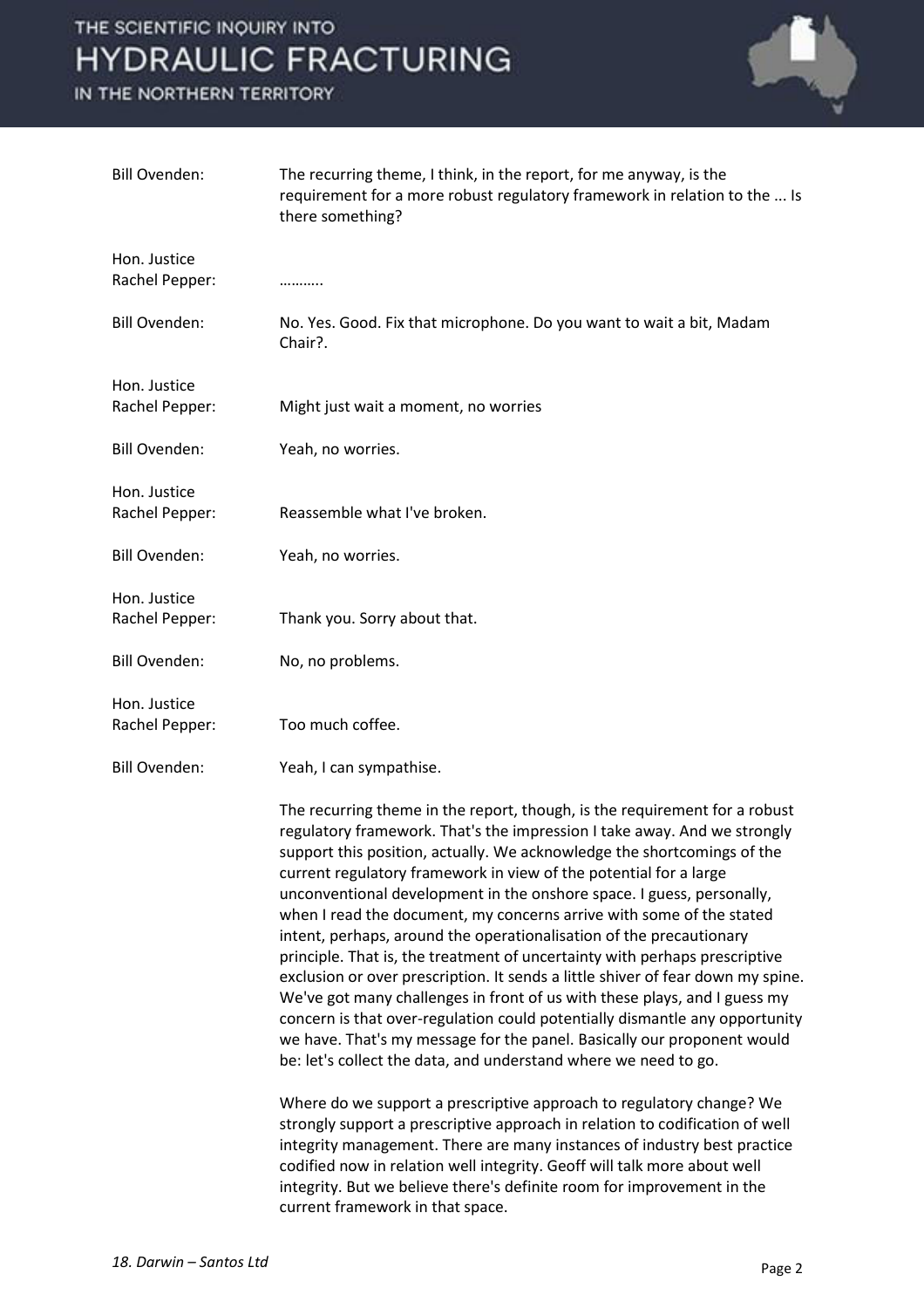

 We support some prescription around land access. We actually strongly believe the current framework we've been operating under, all the principles we've been operating under and the framework we've been operating under are adequate but they're not in a legislative state. So we'd support a robust legislative land access position.

 We'd strongly support the concept of exclusion or no-go zones. National parks, residential areas, urban areas, with buffers. We have no issue with that at all. Sacred sites, sites of cultural significance. These should be no-go zones and we strongly support it.

 Where we'd argue that a prescriptive approach to, or an exclusion zone, say, around fractured zones, that's where things start to get a little more grey for us. We'll be acquiring our 3D, we'll be doing our critical stress modelling, we'll be letting the data tell us, perhaps. I mean, fractures are fractal, so they occur at many scales. Where do you stop? Where does the exclusion limit occur? We'd argue that that requires a much more risk-based objective approach, that sort of issue.

 Where should regulation be objective and not prescriptive? Limiting the operating window would be a big deal for us. We think it'd have a massive negative impact on us over the long term in a large-scale unconventional development. Geoff will talk more about the efficiencies and the cost implications of limiting the operating window, but for me it would immediately impact on our intent for local contracts, local jobs, it would have an impact. We'd be expecting people to down tools for six months in Katherine or Tennant Creek or Daly Waters, and we'd just see that it would represent a real imposition to an efficient and sustainable development outcome. So again, we understand some of the intricacies of it, and Paul will talk to the water issues around that a little more, but we would argue against a prescriptive approach.

 Dictation of well spacing, a prescriptive approach to well spacing. We understand that the US industry, the unconventional industry, it's transformed the States, it's rapidly evolving, technology's moving into new areas all the time. In the US now, they're drilling six-kilometre laterals. If we've got a 16-well pad, six-kilometre laterals, a 500-metre well spacing, and we've got an 1800-square-kilometre viable play area in EP 161 where we're the operator, then the capability of achieving that sort of lateral length would actually result in a much, much smaller footprint on the surface 50-square-kilometre spacing between well pads, focused infrastructure and gathering systems ... so again, we would urge that we don't take the prescriptive approach to dictating development footprints at this stage, and we let the early information tell us. We need to get the data, basically.

 On water we noting clause 7.4.1.1 in the report that all the major companies with expiration permits have committed to not use surface water. Actually, it's not something we've committed to there and again we would argue against a prescriptive approach. It's not our intent to use surface water at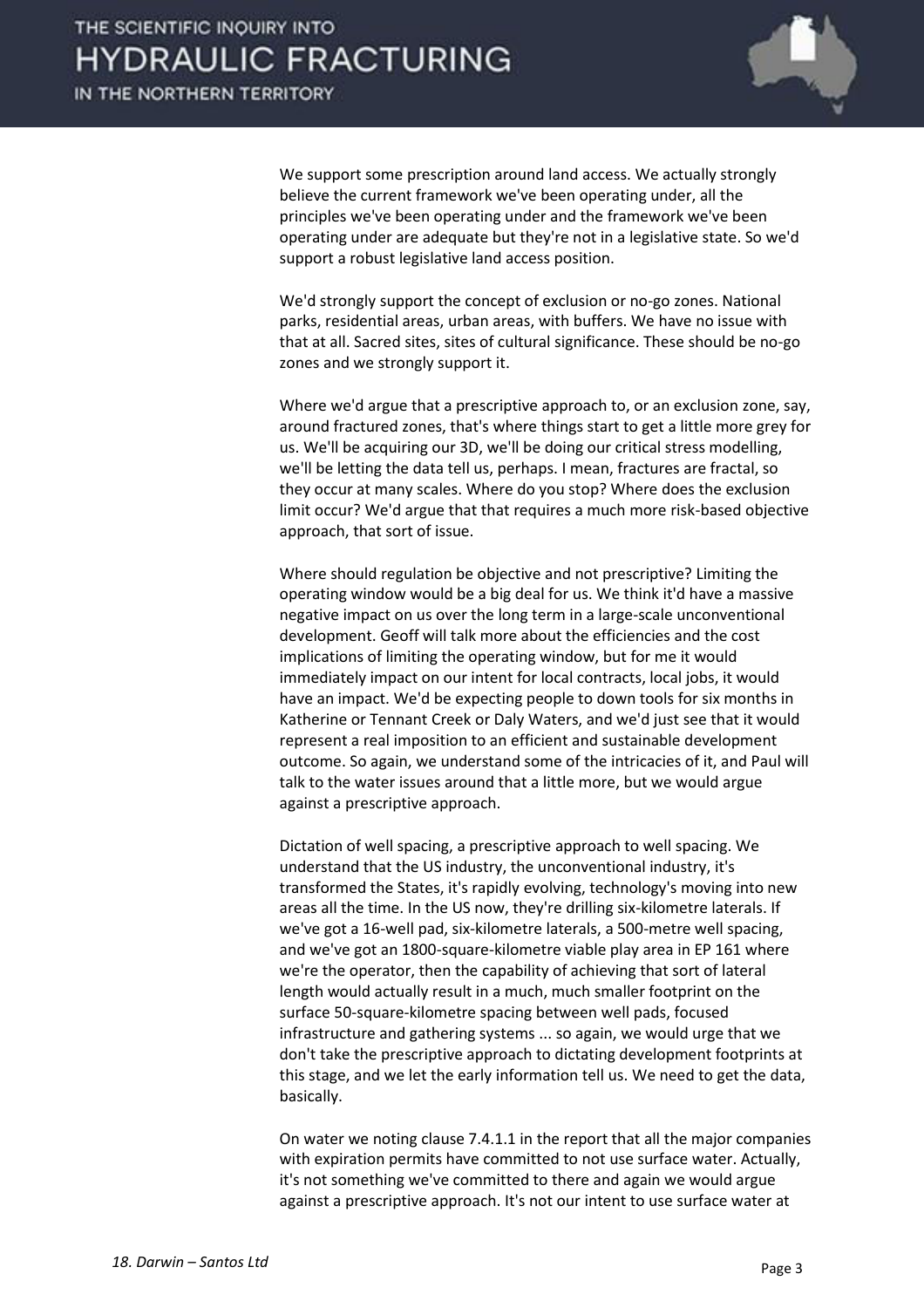

this juncture, we would ... and Geoff would talk to that as well ... but certainly we would argue we need an objective base position on that, and a risk-based approach.

 On baseline studies and the whole data gathering exercise, Paul will talk more to it, but we recommend that baseline studies and we're already involved in setting up some studies that we believe are going to be really important in the long-term in monitoring the progress of our industry.

 We would argue that those studies, which take time, occur in parallel with our expiration and early appraisal processes, because actually the expiration and early appraisal processes, is baseline studies themselves, they're baseline studies for information gathering on the rocks and on the fluids and on the geo-mechanical state of the earth. All that information ... we would argue that's a low-risk enterprise, and we would argue an objective approach.

 We'll discuss other issues such as restoration guarantees and bonds etc. in our written submission, Hon. Justice Rachel Pepper, but I guess ultimately my message is: we strongly support the requirement for a more robust regulatory framework. We would, where it's possible, we would argue that that should be an objective and risk-based framework. And we just have that lingering fear that over and over-prescriptive approach and overregulation has the potential to seriously impact, and perhaps destroy what we think would be a great opportunity for the Northern Territory.

That's my piece, and I'll hand over to Geoff.

Geoff Atherton: Thanks Bill. Do you need this.

 Morning Chair and panel. As Bill introduced, I'm Geoff Atherton. I am responsible for well engineering and well construction within Santos. And this morning I would like to discuss two main areas. Firstly, well integrity and secondly feasibility and pros and cons of operating all year round in the NT for well construction.

 So we consider well integrity at all stages of the wells' life cycle including fracking, drilling, prediction operations and long-term isolation, postabandonment.

So I'll go through those in sequence.

 So, if we consider geology in the NT first, particularly shale development, we don't anticipate significant well control or well integrity issues while drilling exploration, appraisal or development wells. We consider the geology to be relatively benign, and considering that currently the wells, the shales will flow without fracture stimulation, we believe we have a very low, well controlled risk.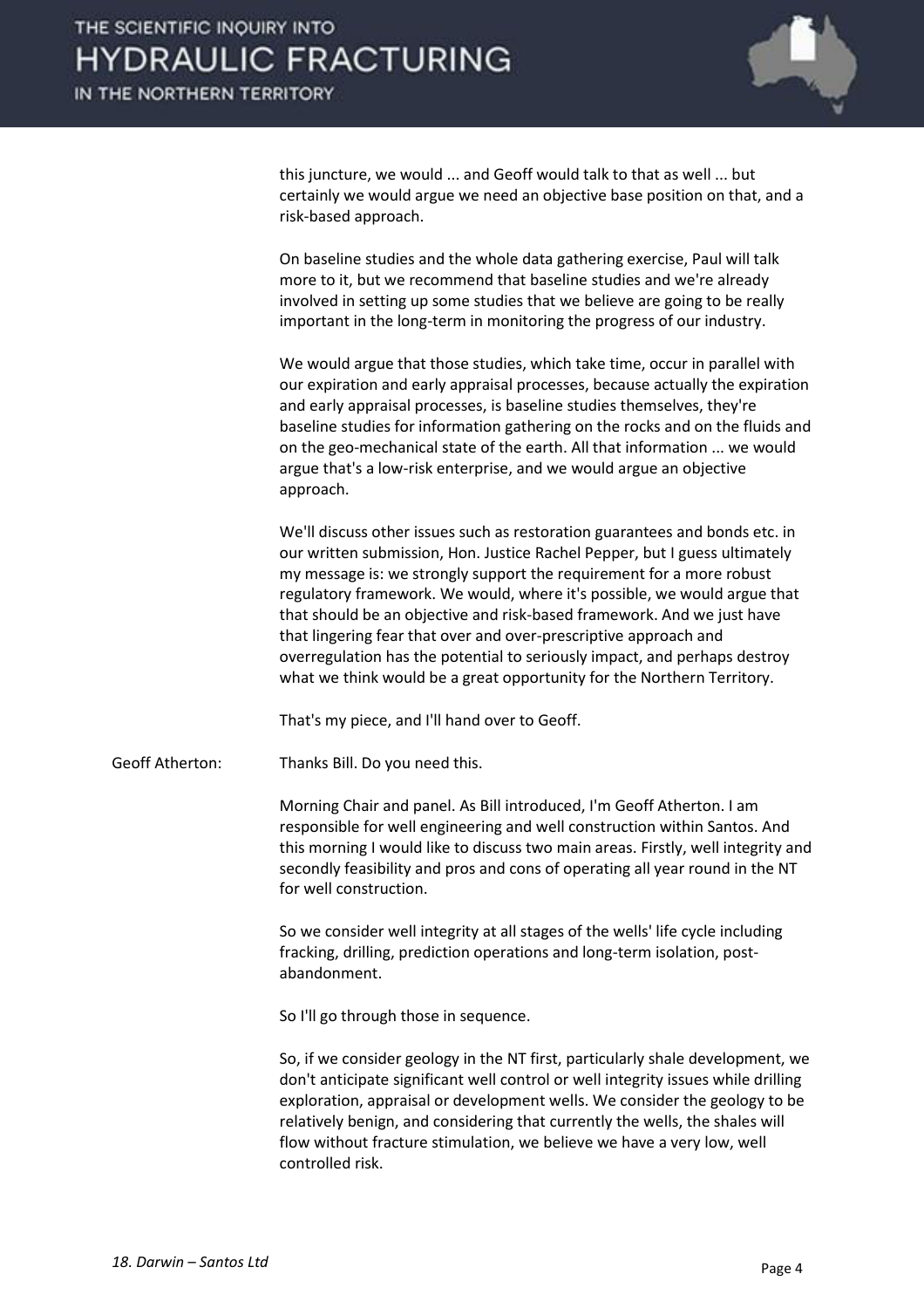

 The interim report questions integrity of structural strength of our conductor casing, or conductor casing of the well. And if it's affected by the sub-surface caverns that we may intersect.

 I'll just summarise there how we design the wells, and then we can see how it is affected.

 So basically we anticipate the well that we're drilling for shale to be similar well-design to what we run in the Cooper Basin. Now, Cooper Basin wells, and the anticipated wells appear, the surface casing, which is an ex-casing stream below the conductor, access below the cavernous sections, has sufficient strength to take the whole of the well loads without any structural strength requirements from the conductor casing. So in actual fact, the purpose of the conductor casing isn't to provide structural strength as you may have off-shore, it's to basically provide a conduit to lower to circulate drilling fluids, cement, while drilling surface hole and setting surface casing. And it also gives us the isolation of the aquifers whilst we drill down deeper to minimise contamination.

 With respect to well integrity during fracking, later this month on the 20th August we have a 50th anniversary of our first fracking operations in Australia. During the last 50 years we have had zero incidents of well failure while fracking ... during fracking operations, or well failure caused by fracking later in well life. Hence, we don't consider it to be any well integrity increased risk by fracking versus not fracking.

 I would also just like to make a few comments about long-term abandonment, which is a discussion point in the interim report, and where we stand on that.

 Santos Management System has a standard for abandonment of wells. This is consistent with both API and Nordsoc, which is a Norwegian standard and generally considered to be the highest global standard for well barriers and abandonment.

 In both the Santos and industry standards, there's a requirement to isolate hydrocarbons from aquifers. And in the shale plains there's a considerable depth, sometimes thousands of metres between the shale and the aquifer. So it should be ... and we have good ... we believe we have good hole conditions from the well we drill so far. So, with good hole conditions, good vertical separation, we don't anticipate problems isolating the hydrocarbons from the aquifers for long-term abandonment.

 Additionally we, like most of the industry, consider cement to be the only long-term material used for abandonment and require a minimum of 30 vertical metres of cement to isolate different geological boundaries, aquifers, and casing strings. The cement that needs to be verified by tagging, to confirm the set-on depth, and press-tested to confirm pressure integrity.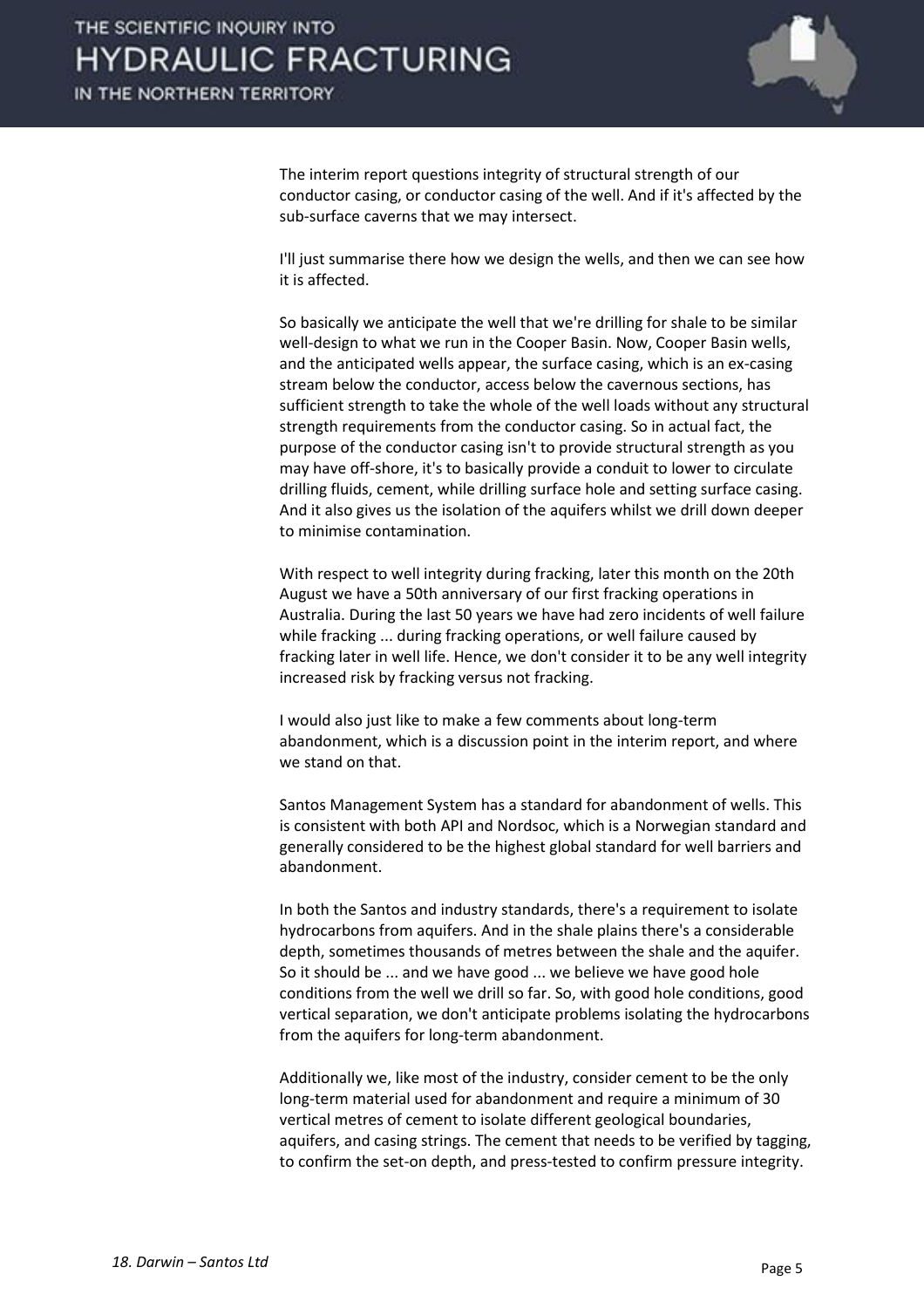

 So we are satisfied that with modern standards that we use for our permanent abandonments, will prevent future leakage or well control issues.

 And on reviewing our well files, to my knowledge, in our history in the Cooper Basin where we have thousands of wells, we currently have no wells that have been permanently abandoned and are now leaking.

 So although I'm very confident in our commitment and our ability to ensure good well integrity, and good long-term isolation permanently abandoned wells, as Bill mentioned, we are supportive of a code of practice similar to the other stakes, to ensure that the industry has a minimum standard for critical items like well barriers and well integrity during all phases of the well life, and that we manage that consistently throughout the industry.

Secondary, I would like to discuss is running ... some of the pros and cons of running well construction operations throughout the whole year. In both the wet and the dry season. And the interim report suggests an option to only operate during the dry season.

 We and many other oil companies have run, and continue to manage drilling and production operations in the Tropics, particularly in Asia. In our last campaign in South Sumatra, we drilled 14 wells, we put six of these on longterm well test, we operated throughout the year and had no spills and contamination. It just takes a different level of planning. And I think with a sufficient level of planning, consideration of local terrain, weather and conditions, I think we can manage our operations here without incidents.

 Some of the options we may need to take: we made need to cover tanks to prevent overflowing from rainwater, or seal roads and locations with matting or other products to allow safe movement of vehicle, and control runoff of rainwater to prevent flooding. We also can prepare the sights to allow full containment of fuel, fluids, chemicals, and separation of hazardous and non-hazardous materials.

 Simon said we think we can manage all year around operations. We should probably just discuss some of the inconveniences and costs associated with restricting operations in the dry. To the dry, yeah. To the dry season. So if we restrict operations in the dry season, it will result in a cyclic work program. And restrict employment for locals, providing labour, support services, and any other support that we may need for operations, which I suspect will create local issues. We also consider that water is actually probably significantly easier to manage if we run all year round. If we run all year round operations, similar to what we do in Queensland today in our CSG operations where the rainfall is actually annually almost exactly the same as the daily waters Beetaloo rainfall, it allows us to recycle fluids. So it allows us to take drilling fluids, reuse them on the next well, the next well, the next well. So we'd have a storage and disposal area, which minimises waste, minimises the amount of fluids we have to remove from the sight, and allows us to take what currently may become a massive issue at the end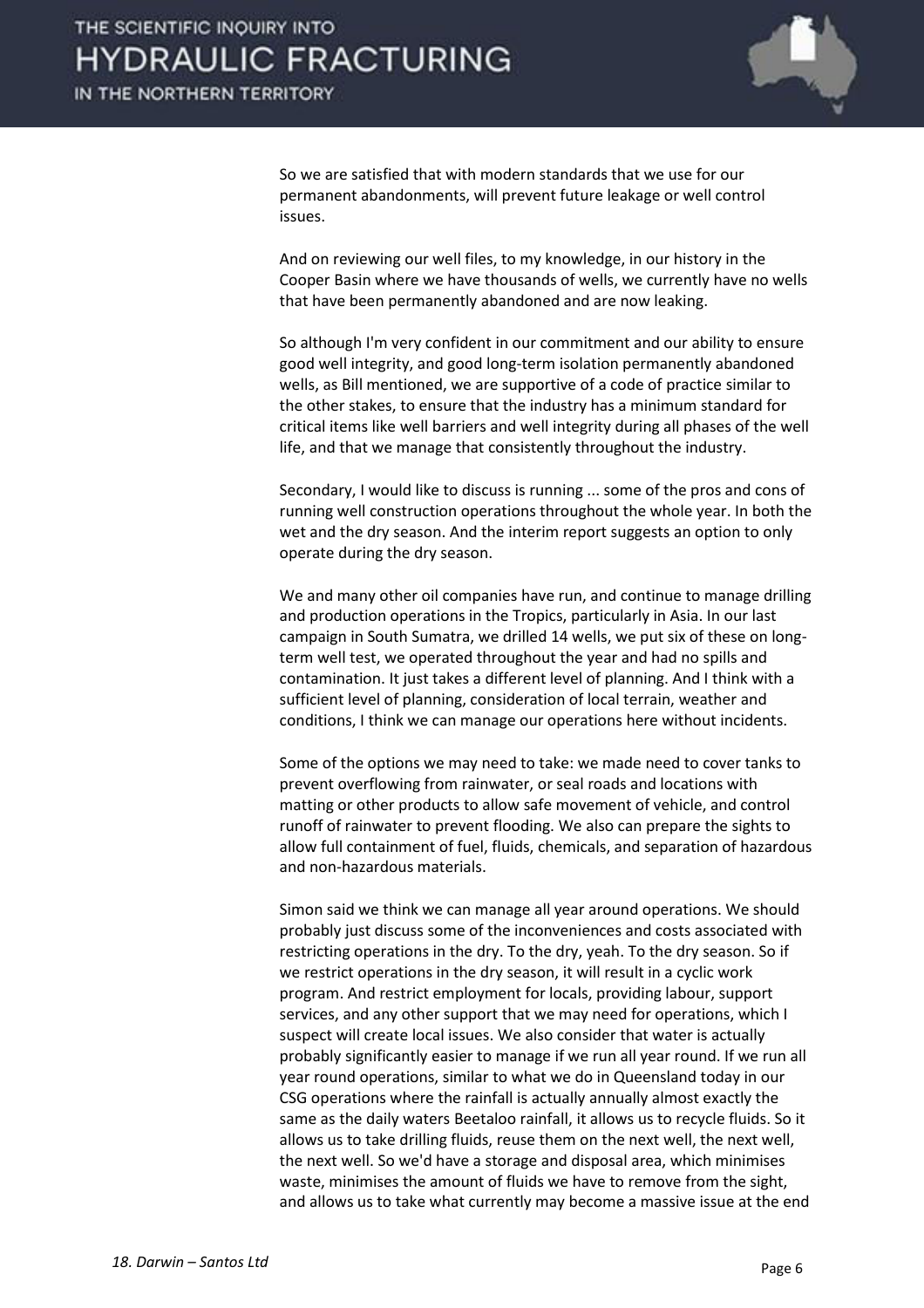

of the dry season of where do we store, where to dispose of reasonable quantities of fluids, we just reuse them and transport them from sight to sight, and in actual fact if we go to bigger plans, on a development case we won't even be moving them from sight to sight. They'll just be continually in the tanks for us to be drilling.

 It also allows us to potentially consider using surface water as Bill said, because if we've got lots of water around us, it may be an easier and lower risk and lower cost option to take surface water rather than bore water to top up our recycled water. The other consideration of operation all year around is that if we only run during the dry season, we need to do something with the large amount of kit that we've got. The most likely outcome is that we'll be redeploying the equipment outside of the area. So if we look at the nearest spot that we would move large drilling rigs, frack spreads, and other operations, it's most likely taking the 3,000 kilometre journey back to the Cooper basin, and back up twice a year. So we estimate the additional cost of operating the dry season only drilling operation to be about 15 million dollars a year per operator during the exploration phase, and up to 50 million dollars a year during the development phase as we move equipment in and out, large piece of equipment in and out and have to manage the surface issues. This seems like an unnecessary burden to projects, and more importantly to local communities, and work forces and services that are supporting us.

Bill Ovenden: Not to mention safety and road safety, and whatever.

Geoff Atherton: So to close, with consistent practices, I personally see negligible short term and long term well integrity risks. I feel there are more benefits for managing operations year around than restricting activities in the dry season. I would like to hand it over to Paul to discuss collection data, health assessments, and groundwater.

Paul Wybrew: Good morning Hon. Justice Rachel Pepper, and members of the scientific panel. As Bill mentioned, my name is Paul Wybrew, and I have the privilege of hosting several of the …… last weeks. For those that I didn't meet, I lead a team of technical environmental professionals within Santos. Much of my team's work is on Santos's Queensland assets, wherever data acquisition or monitoring is required. Last time I review of the interim report, any information request that we've now received, I understand that some of you are manning work now relates to more vocation specific assessments, and hence the need for more location specific data. The panel throughout the report has noted the challenge around this, and that a limited Australian data set exists with Shell gas developments, and that's simply because there aren't any, and therefor I think U.S. analogues had to be used in your report.

> So therefore today, there are three overarching themes that I would like to discuss. Firstly is the acquisition of the right data at the right time, and then given the early phase that we're in which is planning for exploration, how every opportunity is ahead of us to acquire that right data at the right time. The second I'd like to discuss, human health and ecological risk assessments,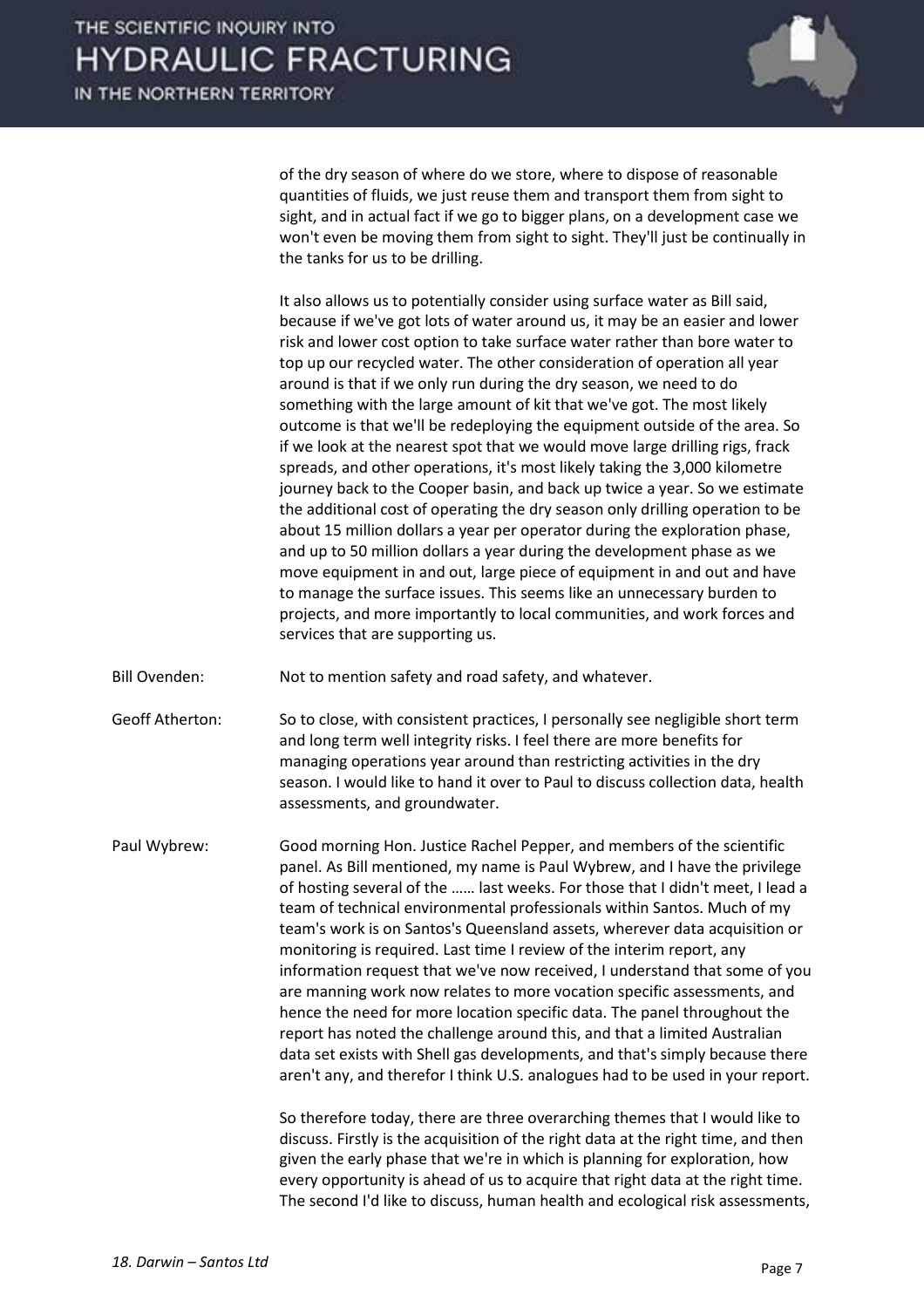

and how that's actually interrelated with the first thing that I will talk about. And lastly, I'll talk about groundwater recharge and uncertainty, and then also how modelling and monitoring can manage the risk of those localised adverse impacts.

 So firstly, data and I strongly believe that exploration is the right time for data acquisition and actually think about what exploration is, it is only done to acquire data. Obviously, the data is used for a range of geological and engineering purposes, however importantly data is also acquired during exploration for a diverse range of environmental purposes. Baseline data is acquired to identify environmental values on the ground and then used to inform environmental, social, and economic impact assessments. These are then used during ……. approval processes and then during development planning, should proceed onto that phase. Characterization data is also collected to inform human health and ecological risk assessment, and I'll discuss these more in a moment. Monitoring data is also collected to demonstrate performance and compliance with regulatory or statutory obligations. Therefore, much of the data to complete local specific assessments will be collected during exploration activities, and this is simply because some of the data can't be collected without drilling and testing wells, and that particularly relates to flow back and solace management and we shall talk about in a moment.

 So because of this, we provided links or references to baseline studies impacts assessments that we have performed for other areas in other jurisdictions, and the purpose of this was to show how we go about identifying values on the ground, what technology and methods are used to collect data, and how we assess risk. These documents also demonstrated on avoidance, minimization, and management controls, and provided details around ongoing monitoring programs when our projects proceed. I just want to link this back and note to Bill's comment on the precautionary principal, and how critical it is that a regulatory framework enables the acquisition of this data and allows these scientific assessments to occur over time, rather than simply ruling out something now in the absence of having such data.

 So moving on to the human health and environmental risk assessment. So I note four areas where the panel is seeking localised or more specific information and data. These relate to flow back, spills, solids management, and then the health assessment. And the reason why I've grouped these four together for this discussion is that I believe they are all interrelated in the challenges that you'll have in actually assessing risk. So similar to the data acquisition that I just mentioned, some of this data we don't have now and much of the data will become available during exploration once we can actually test a well. So therefore, similarly, we have provided a methodology for performing human health and ecological risk assessments as part of our submission to your inquiry. The methodology described the characterization for both the flow back and the drilling cuttings, and then it showed how the data is incorporated and presented, and I emphasise the word presented, in the risk assessment reports.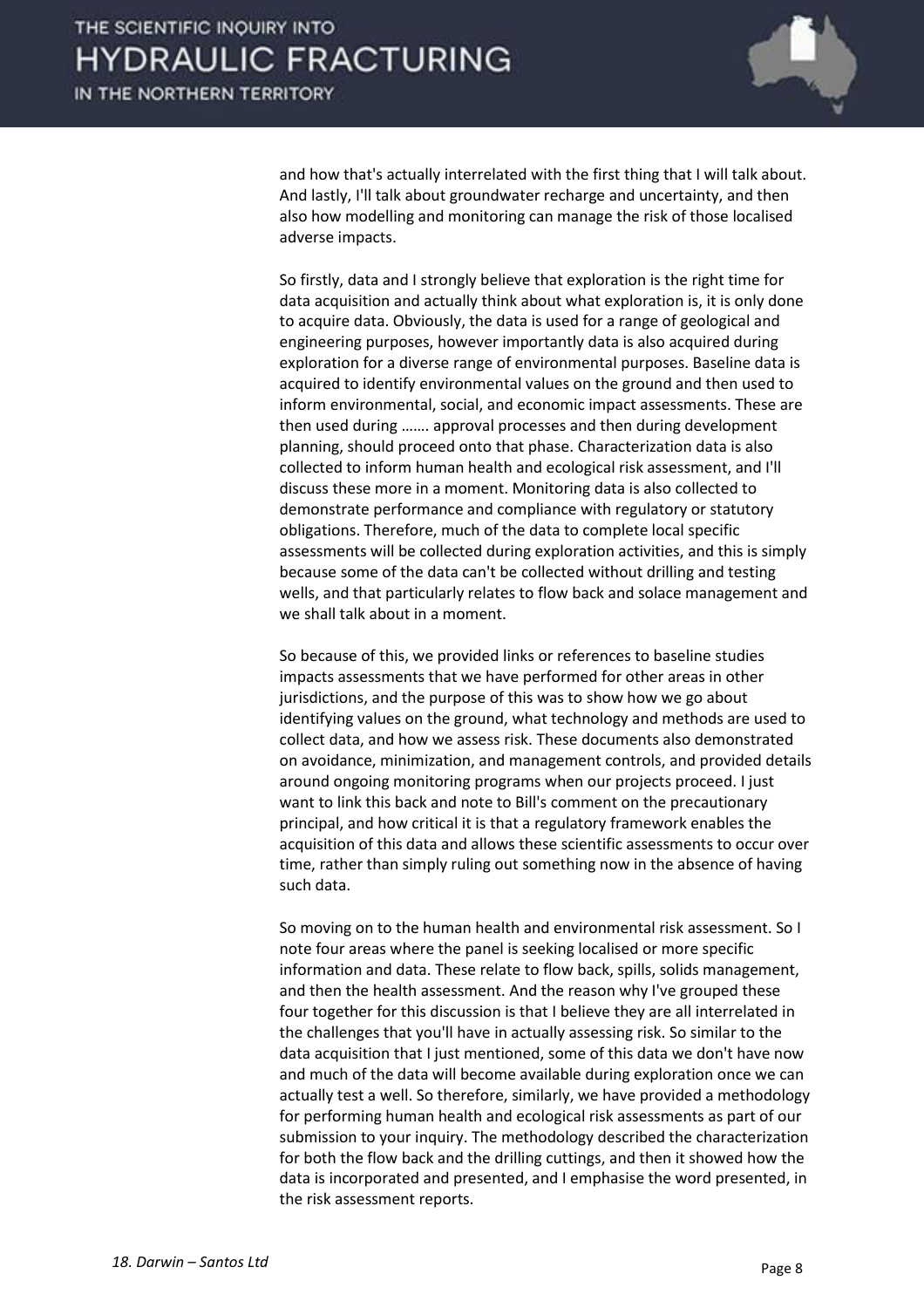

 The methodology also describes a range of best practise tools and models that are used to support these risk assessments, and much of those are coming from USCPA guidance. And then these are used to assess a range of things such as the risk from overland flow or from hypothetical spill scenarios, and the potential for migration through the ……… I'd also like to mention that whilst we provided these reference to you in our submission, that all these assessments are publicly available on our website, and they have been since 2011 and they were made to be there now. They're updated as more data. So it's actually an intricate process of update.

 Moving onto the last topic which was groundwater and recharge, and in particularly in the context of the uncertainty range that was presented in the interim report, the interim report stated that the published groundwater recharge rate's purely basedin rage between 100 gigaliters a year, and 330 gigaliters per year. The interim report also quantified the potential attack of groundwater from these aquifers by a potential Shell gas industry of an average of around 2.5 gigaliters per year. So given the take of water is in the range of 2 1/2% to less than 1% of these published ranges, it is important to consider whether that range of uncertainty is actually important or whether it's a purely academic question. That said, I also agree with the panel's interim recommendation that localised the modelling and impact assessments supported by monitoring and can manage such risks.

 And I also wanted to note that following your visit last week to Queensland, and that unlike Queensland were a significant number of landholders source water from the actual target. Gas producing coal seems, no landholders take water from the target Shell gas reservoir in the basically basin, and in fact we believe it's like at hydras, that there is no water. But that's yet to be proven through data acquisition. And then any such inference, of similar or related impacts must be considered in this context, and I also understand you met with the OGI last week in Queensland. I'm sure they discussed how groundwater impacts assessment and management has undertaken in Queensland. So to close, given that we are at this very early stage of planning for exploration, that every opportunity is ahead of us to collect the right data at the right time, and for it to be used to inform risk assessment and the management controls that are needed to manage and mitigate such risks. And I clearly want to emphasise that point is that we do need to manage risk, but not perceived risks. For this reason, it's critical a regulatory framework enables the acquisition of data, recognising that some of this data will be collected over time. I'll now have another time to discuss access.

Tom Baddeley: Thanks Paul. Hon. Justice Rachel Pepper panel, with regard to the panel's comments and preliminary review on access in past releases, we make the following comments. We recognise the strong relationship between pastoralists and the land they lease, in some cases that connection stretches back generations. As we advised at the previous hearing and in our written submission, we have a long track record of respectful and constructive engagement with landholders. We don't think a right of veto is appropriate for the reasons enunciated at page 124 and 125 of your interim report. We note there is no statutory requirement to enter to an agreement, though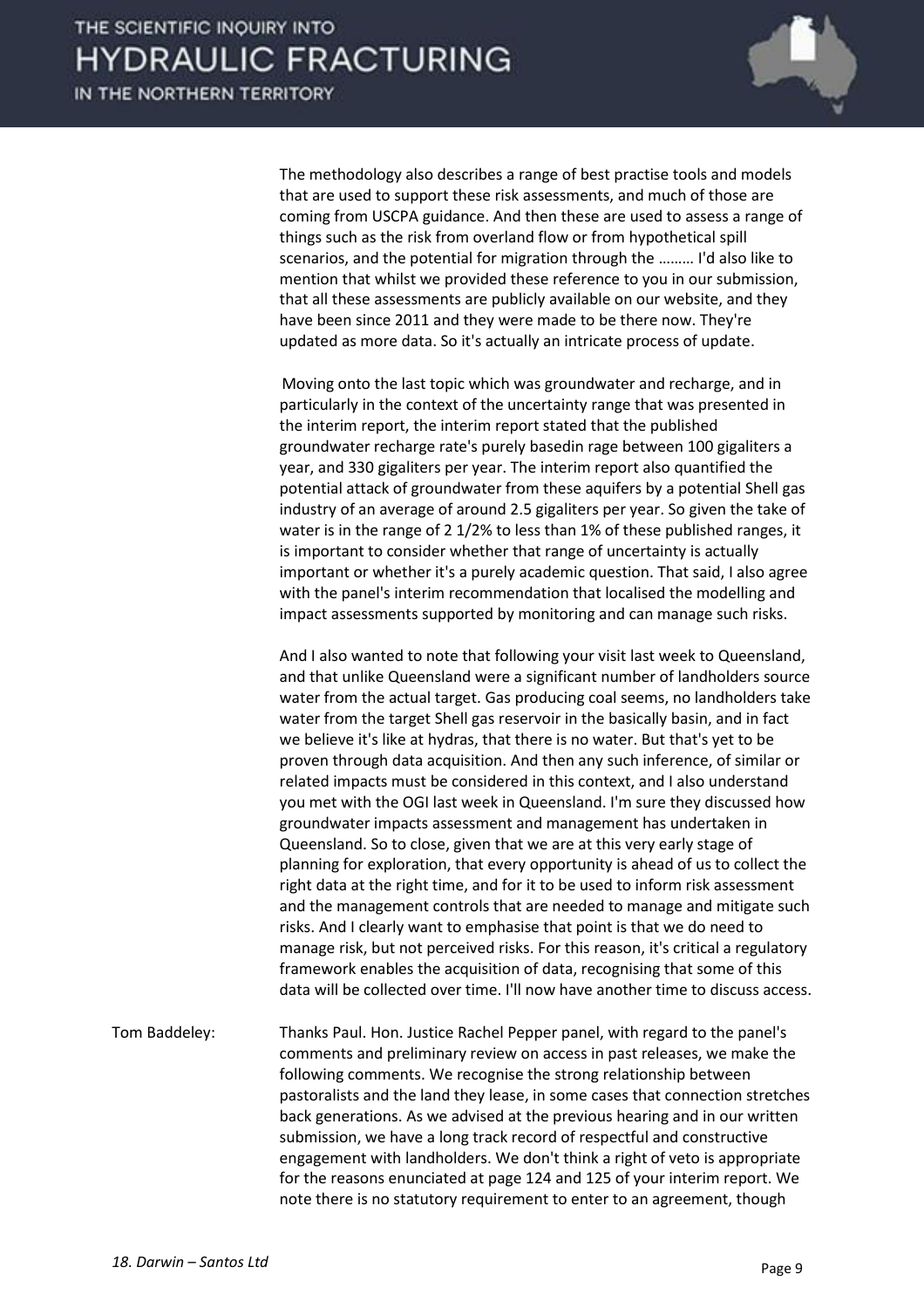

the department's guidelines are clear about the need for an agreement before exploration activities can begin. But as Bill flagged, Santos would support the panel's preliminary review of giving these guidelines legislative force. Santos would also support the panel's view that there needs to be a standard form of land access agreement. And we would also support the creation of an independent body, like gas fields commission Queensland, to facilitate communication between the stakeholders.

 That body, let's call it the Shell Gas Commission, should include representatives from the land councils, the town councils, Charles Darwin University, the Cattlemen's association, and of course industry. With regard to the panel's view that gas companies should pay all legal fees associated with the negotiation of land access and compensation agreements, we note the gas field commission Queensland's very recent report on the lessons learned from the development of the CSG industry. In that report, the commission drawing on the Queensland experience of all relevant stakeholders says it should not be common practice to have lawyers representing a landholder's operational and commercial interest. It says landholders should be sufficiently informed through standardised agreements, to engage lawyers only at the end of the negotiation just prior to signing. The commission also says quite clearly that legal fees in this context should be kept, as happens in other jurisdictions like New South Wales.

 Santos pays a landholder's reasonable legal fees to an agreed value, but does not support nor consider it conducive to constructive relations and obligation to pay all legal fees. Sadly there are law firms which take advantage of this situation. Capping legal fees will minimise the risk of what the commission described as the bullying of landholders by lawyers. I'd now like to pass to Che for some comments around aboriginal land issues.

Che cockatoo-collins: Thank you Tom. And good morning panel. Firstly I'd like to pay my respects to the Larrakia traditional owners, elders, and law people. So my name is Che Cockatoo-Collins and I work with Santos for many years. So today I'd like to address a small number of items from these specific chapters in the interim report. The contributions I shared today will be followed up in our written response to the interim report. So if you'll indulge me I'll refer you please to page 6. The second to last point with the heading aboriginal people and their culture. And I quote, " It is the panel's assessment that aboriginal people have not been given enough information about the potential risk and benefits of hydraulic factoring. So we offer the following response to that observation. We agree that the majority of Northern Territory's aboriginal people have not been afforded enough information, especially factual information. This is likely the case because the number of aboriginal people that are hosting exploration activities on their land is very small."

> I would offer to suggest that directly impacted traditional owners, that are hosting activities, are very well informed. Not only are they well informed of the activities, they're active participants in the planning, are proving, and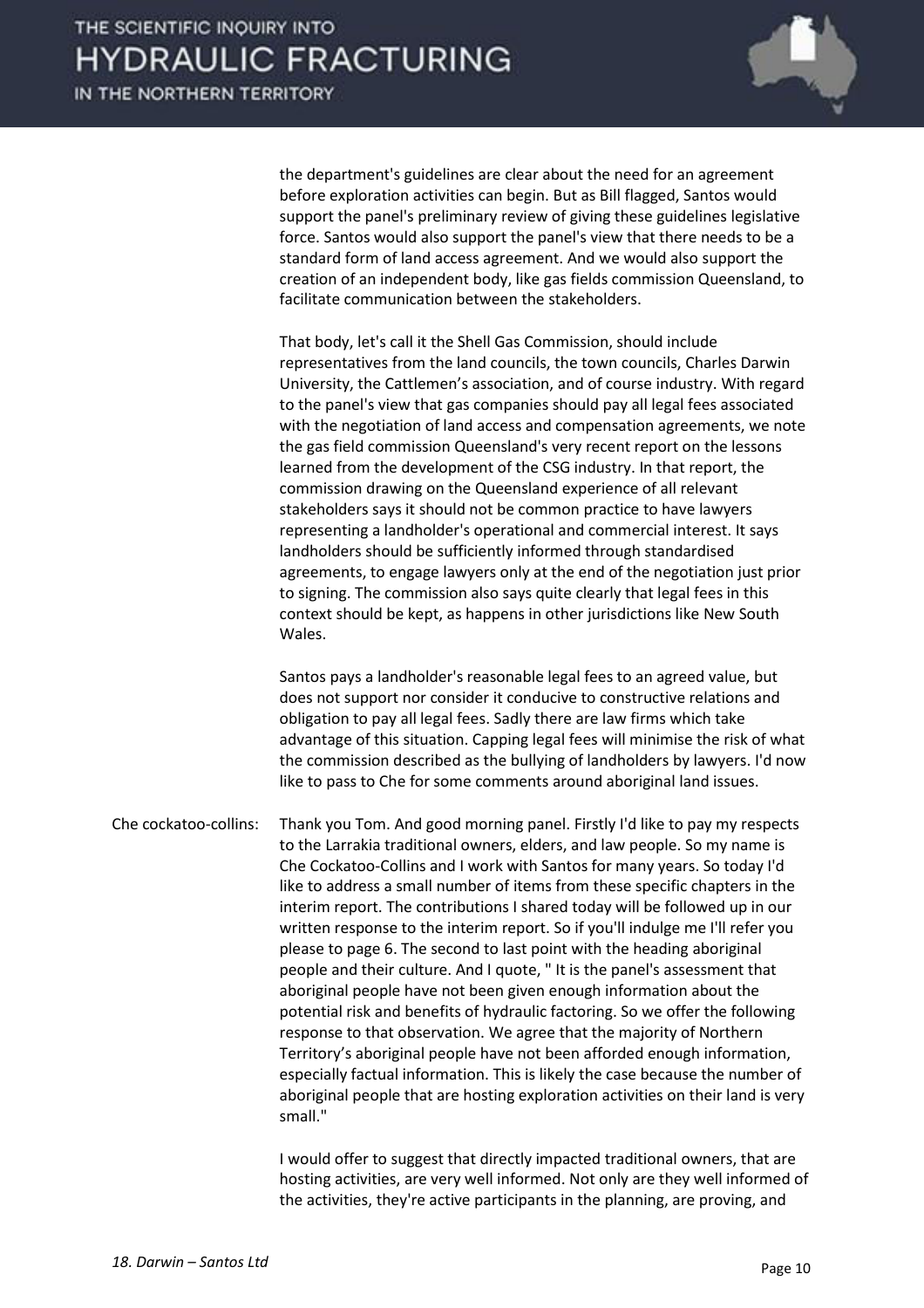

delivering of work schedule activities, which insures the protection and integrity of culture. Page 89, we note that ……..the regulator of the …… in the submission to the panel indicated that they have limited capacity to assist, analyse, and interpret subsurface impacts. We acknowledge and respect the important role ….. play, however offered to share the process we follow in terms of cultural heritage clearances and approvals as an example of differing roles from the Northern laying councils from … It is traditional owners who have the authority to protection and know that this disclosure of sacred information also remains protected. For this reason, we engage with the traditional owners statutory representative body to carry out the cultural heritage clearance surveys with traditional owners on the ground.

 We then received a report from the Northern Land Council, detailing exclusionaries, operating conditions, and any other requirements of the traditional owners. We then submit this report with our application to ….. Our view is that aboriginal people's information is private and should be protected. That is remained within the confines of its statutory representative body, in this case the Northern Land Council. And that the governing agency, or regulator's role, that is ….role, is to insure the compliance to the sacred sight act, which delivers protection to sacred sights and significant sights. Page 90, it is imperative that accurate information is provided as soon as practical to aboriginal groups likely to be affected by fracking. And the ..... bodies with responsibilities for carrying out this work, give the highest priority to ensuring this occurs well in advance of requirements for decision making. We agree? And this is the process.

 Page 91. The panel also notes that there is no basis under existing side protection legislation in the Northern Territory. For Aboriginal custodians to prevent work on an underground rock formation even if this is based on Aboriginal traditional beliefs as long as the works do not affect any feature of the surface landscape. The definition of a sacred site while broad appears to preclude this. The panel has sought the views of the land councils and …. on this issue.

 We offer the following information in relation to this observation. I provided a brief summary earlier of the pre-work involved in selecting potential well site locations, and the necessary cultural heritage clearance works for those potential sites. It is during these clearance work surveys, on the ground, which allows traditional owners to identify and map sacred areas and/or significant areas of significance. Together with the expert advisors, which include anthropologists and/or archaeologists.

 This allows for effective mapping of immediately-identifiable areas that are likely to be considered exclusion zones, whether they are at surface or whether they are at sub-surface. The operator, for example Santos, then incorporates this into its project planning and management plans to ensure site avoidance and protection.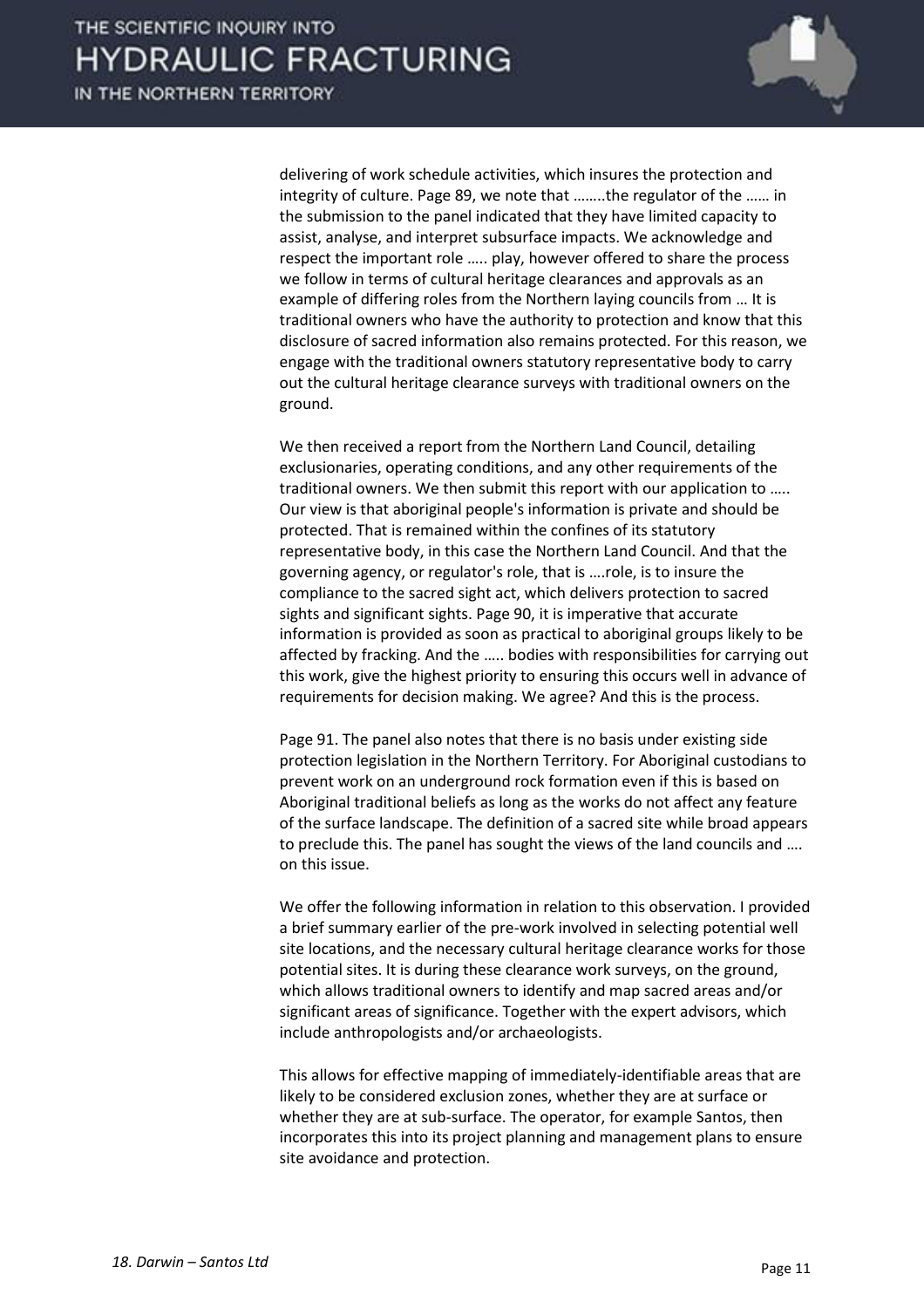

 If an area is identified and defined as an exclusion zone we do not operate in that area. The Northern Land Council's cultural heritage report would capture and report these exclusion zones and we would then include that in our application for other certification. This allows formal registering of sites and allows the agency to be able to regulate for compliance against conditions of desertification.

 Pardon me. Page 119. We would like to respond to the following statement that: there can be no doubt that the absence of right to veto at the production phase places traditional owners in a difficult position at the exploration phase, which is that the only point at which they can exercise their veto right, because the information that is available with respect to the production at the exploration will be very limited.

 This may be an accurate description under the Aboriginal Land Rights Act and may be the case for mineral resources. However, I offer the following information, which continues to ensure that free prior and informed consent for petroleum activities, both exploration and production, is legally provided for. Operators have an exploration agreement in place for exploration activities only.

 I am mindful and respectful of the confidentiality clauses in this agreement. However, I can share clause 11 and its 19 subclauses. Require the negotiation of a production agreement, a summary of the version, is this: the operator shall not commence a production operation on the permit area until it has executed a production agreement in respect of such production operation for the avoidance of doubt nothing in this deed is or represents the native title party's consent to the grant of a production interest or the commencement of a production operation.

 So, I would respectfully suggest, Madam Chair, that you request the support of the Northern Land Council to assist you in obtaining the consent of the exploration agreement parties, only the relevant clauses of course, for you to be provided copies of, only the relevant clauses, as I said before, to evidence that the organisations making these statements, as referenced from page 119 is not universally accurate. And I think you for your time.

- Bill Ovenden: And we're happy to field any questions, of course. Madame Chair.
- Hon. Justice Rachel Pepper: Thank you. Your exhortation that it would be a restriction or regulation I think was the word that he used that ... to ... preclude ... activity during the wet was that limited to ... just to production or was also included ... exploration, fracking, drilling?
- Bill Ovenden: We would say, through the life cycle of the project, we would harbour a desire to have no limitations on the operating window regardless of the activity.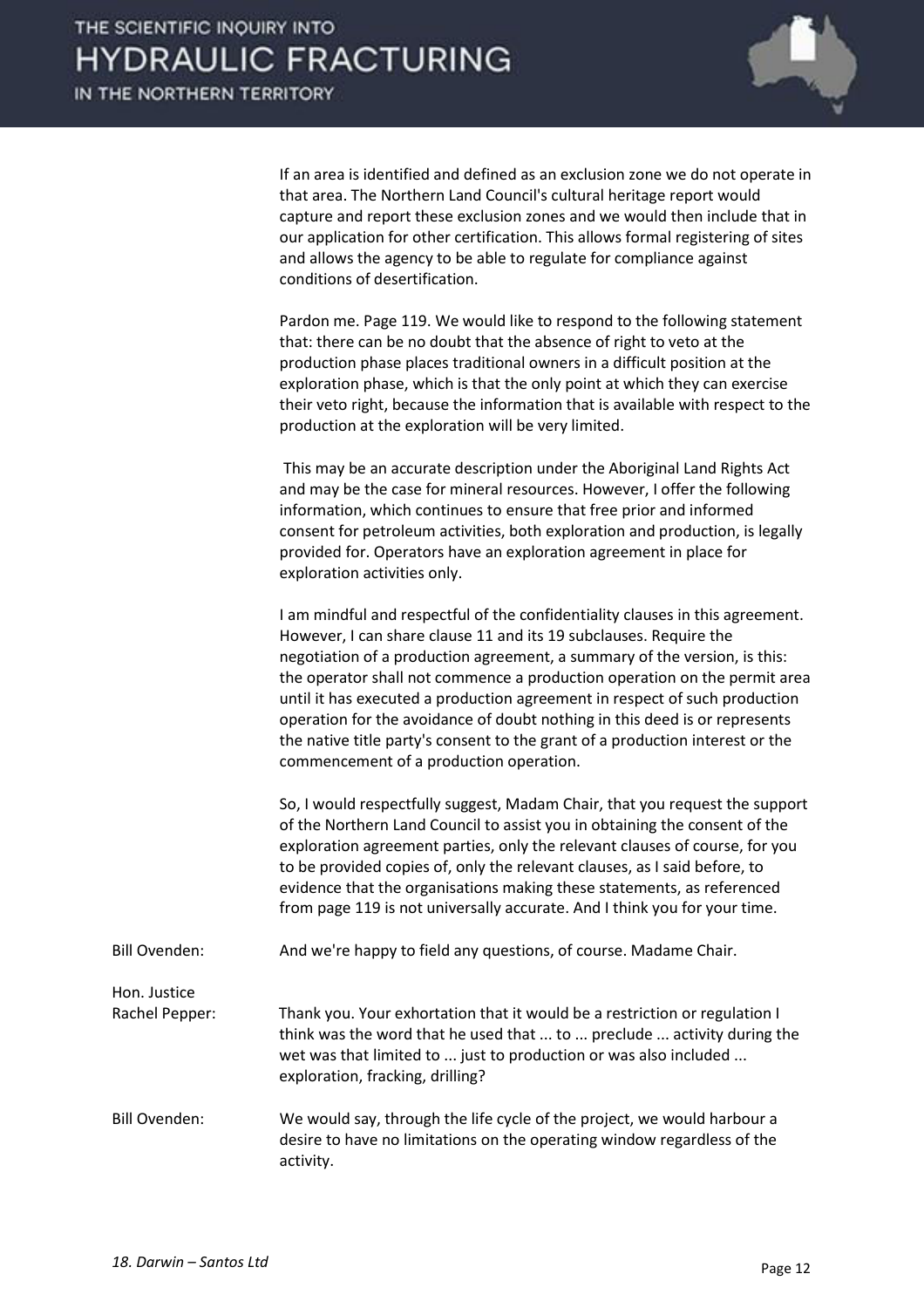

| Hon. Justice                   |                                                                                                                                                                                                                                                                                                                                                                                                                                                                                                                                                                                       |
|--------------------------------|---------------------------------------------------------------------------------------------------------------------------------------------------------------------------------------------------------------------------------------------------------------------------------------------------------------------------------------------------------------------------------------------------------------------------------------------------------------------------------------------------------------------------------------------------------------------------------------|
| Rachel Pepper:                 | That's not the position of Origin, which says that it's, in light of the<br>precautionary principle, that exploration, fracking, and drilling, that they<br>would be content for that to be limited to the dry season. Why is your<br>position different from Origin?                                                                                                                                                                                                                                                                                                                 |
| <b>Bill Ovenden:</b>           | Perhaps it's a reflection of Origin's operational experience, perhaps? We feel<br>that that would be very restrictive and we feel that it would have a major<br>deleterious impact both commercially and in terms of efficiency of<br>operation through the life cycle of the project, that's our position.                                                                                                                                                                                                                                                                           |
| <b>Geoff Atherton:</b>         | But-but I think it depends. It depends where you're actually operating. I<br>think that if we, at locations, we wanted to drill in a flood zone then we<br>would not operate in there. So we would consider in an area so large, we<br>would want to select, exactly like we do in Queensland, select the high a<br>points as well the high points to drill during the dry  sorry during the<br>wet  and the low points to drill during the dry. So we would selectively<br>manoeuvre operations to make them as efficient and as inconvenient as<br>possible                         |
| Hon. Justice<br>Rachel Pepper: | -I appreciate that's what you would do, but I just don't understand why if<br>this is not a problem for Origin it's a problem for Santos.                                                                                                                                                                                                                                                                                                                                                                                                                                             |
| <b>Bill Ovenden:</b>           | We just see it as  we have a completely different perspective. We think it<br>will have a major impact on the efficiency of any development and-                                                                                                                                                                                                                                                                                                                                                                                                                                      |
| Hon. Justice<br>Rachel Pepper: | -Is this something that will be covered in your written submissions?                                                                                                                                                                                                                                                                                                                                                                                                                                                                                                                  |
| <b>Bill Ovenden:</b>           | I'm sorry.                                                                                                                                                                                                                                                                                                                                                                                                                                                                                                                                                                            |
| Hon. Justice<br>Rachel Pepper: | Is this something that you'll go into further detail in your written<br>submissions?                                                                                                                                                                                                                                                                                                                                                                                                                                                                                                  |
| <b>Bill Ovenden:</b>           | Yes, it is. Yes, Madame Chair. I'll add that, for the most part, that the Origin<br>acreage is in a more low-lying aspect, so we do have some advantage, just<br>purely by virtue of the geography of our position. You know, in the<br>operations in the Cooper Basin, as Geoff said, whilst the rainfall is low, we<br>have tremendous volumes of water running down major distributaries into<br>the big lake systems into the southern part of the basin and we are<br>managing that  we manage the logistics of that, with, I would say with,<br>with the benefit of experience. |
| Hon. Justice                   |                                                                                                                                                                                                                                                                                                                                                                                                                                                                                                                                                                                       |
| Rachel Pepper:                 | You mentioned, Mister  that there were no instances of no wells leaking<br>in the Cooper Basin. Over how long a period is that sort of measurement<br>taken?  If we've only got a 50 year  I think you said  you're<br>celebrating  happy birthday  or a 50 year anniversary. But I guess one of<br>the criticisms that has been made frequently is I don't think Doctor David<br>Close is on camera saying "Nothing lasts forever" in relation to cement and                                                                                                                         |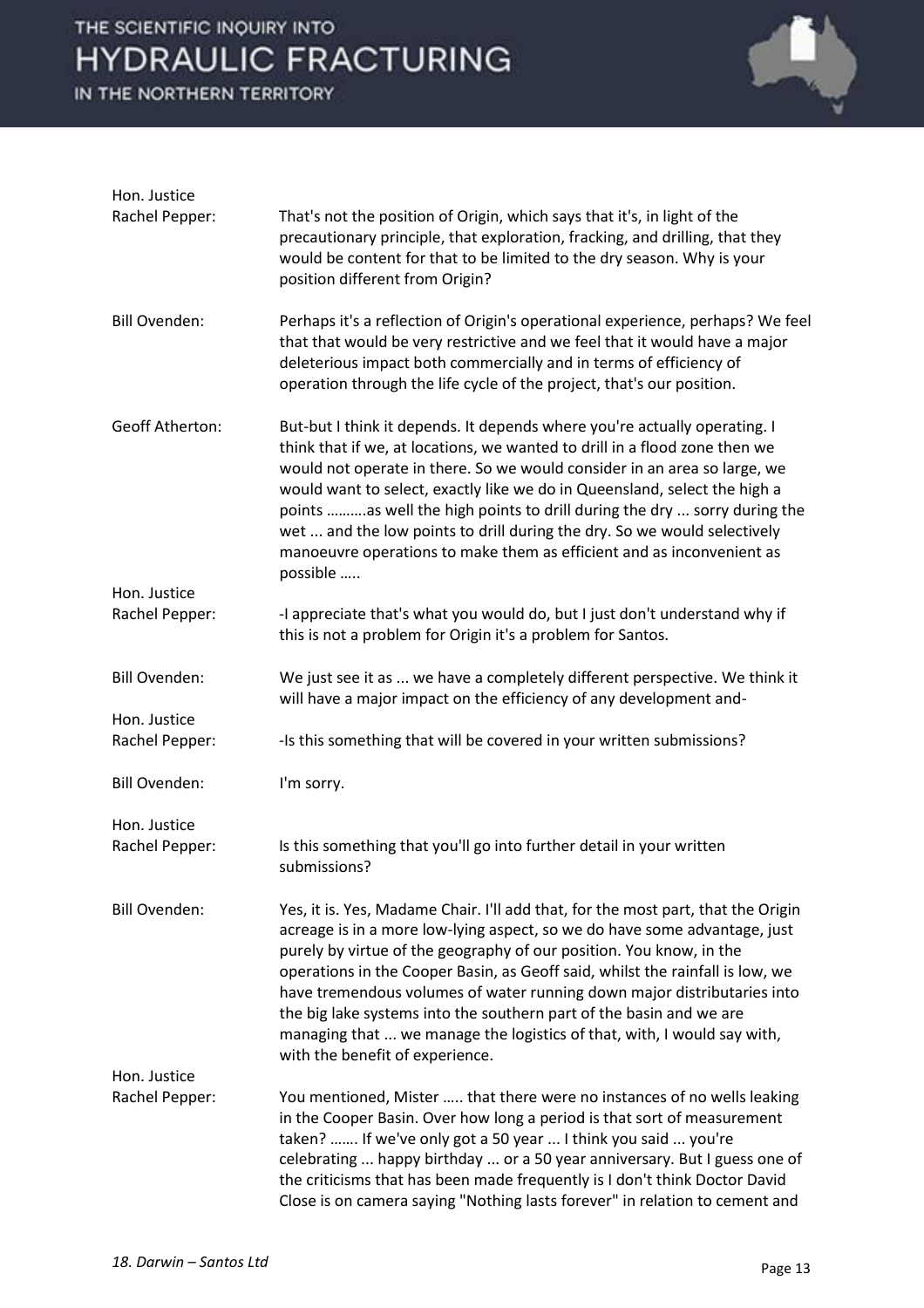IN THE NORTHERN TERRITORY



well integrity because one of the criticisms made is, well, we don't have sufficient data to understand what the likely lifetime is of well integrity.

Geoff Atherton: That is true. I mean, we have wells. The first wells were drilled in the Cooper Basin in the '60s, late fifties. So the expiration wells that were drilled in the sixties are still sealed, I mean that's about the best we can say. And I would say over time, well abandonments and well integrity management has improved, so you know, we've got the last however many years that is, 60 years of history, 70 years of history to go at of which we have no issues at all. Now so, I think you've got to look at it and say, it's not even the old wells when the standards were not as great, you've got to balance the risk of the leak in the first place. So we've got normally pressured reservoirs which we've got up here as well so that would restrain some flow and also, you now, the science behind the cement is you know how they put in particular lots and lots and lots of laboratory testing, and you only need a matter of a metre or two metres of isolation to give you significant pressure isolation. So if we're putting thirty metres of cement, that is a huge volume of vertical cement. So we have yeah, seventy years of history of which we have no isolation issues and as time has gone on we've increased the quality of abandonments as well. Hon. Justice Rachel Pepper: What sort of testing occurs, how do you monitor the leaking laws again, this is a question that comes up frequently with the public. Geoff Atherton: So it's a really, really good question and it's really good to take ……to the Cooper Basin. So our general principle is we abandon a well that it's going to stay abandoned forever. Now we are lucky that we've been operating the same field for the past sixty years. So we've got lots of wells that are within accessibility. So we have an integrity program, we go round and test every well, we have all our wells ranked, we test them on a frequency of risk essentially. And although we don't have an active abandonment program we do visit those sites randomly I would say, of where the abandoned wells are. And we haven't had any incidence of-Bill Ovenden: We monitor pressure at the well .............. Geoff Atherton: Yeah so on the wells that are producing wells or that are suspended, we have lots of wells that are suspended, we have a continuous monitoring program where every well gets visited within six to twelve month period depending on the risk of that well, and we monitor pressures, do annulus top ups and we monitor valve exhalation as well. Hon. Justice Rachel Pepper: Just in relation to the number of well pads has been a great discrepancy between what the department has envisaged this industry might look like if the government chooses to lift the moratorium versus what I think the estimates that you've given and other industry players have given. Can you give us any further information on that, the reason for that discrepancy? It is again a matter of some concern to us and indeed the public.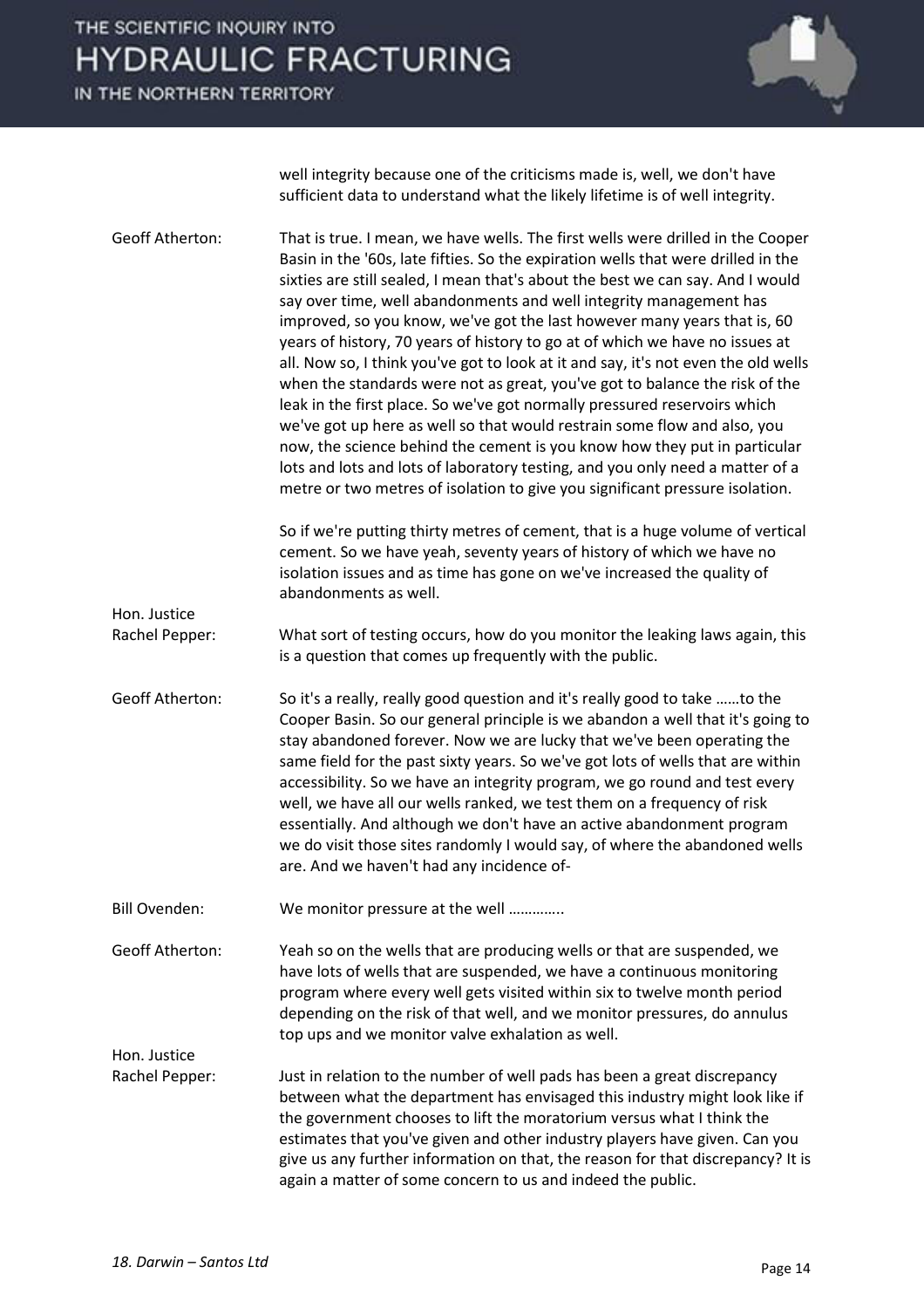| <b>Geoff Atherton:</b>         | So I think the wells of spacing to be quite honest with you if you turn the<br>clock back ten years and you say what is the well spacing you can have if you<br>wanted to drill horizontal wells, technology would have said "your longest<br>horizontal section you're going to be able to drill is 1000 metres, and your<br>longest step out is 500 metres to the start of the horizontal". You know, if<br>we move to where we are now, operators are drilling long, long step outs as<br>Bill mentioned like 6km step outs, and as time goes every day gets bigger<br>and bigger and bigger. So I would say that what we think is the well pad<br>spacing today will become  we will have less and less pads as time goes on<br>because of drilling technology will move on so that sounds really vague |
|--------------------------------|-------------------------------------------------------------------------------------------------------------------------------------------------------------------------------------------------------------------------------------------------------------------------------------------------------------------------------------------------------------------------------------------------------------------------------------------------------------------------------------------------------------------------------------------------------------------------------------------------------------------------------------------------------------------------------------------------------------------------------------------------------------------------------------------------------------|
| Hon. Justice                   |                                                                                                                                                                                                                                                                                                                                                                                                                                                                                                                                                                                                                                                                                                                                                                                                             |
| Rachel Pepper:                 | I'm just wondering does that mean that your estimates that you've given us<br>in your submissions are effectively or maximum estimates and we can<br>assume that the number might be that, or less?                                                                                                                                                                                                                                                                                                                                                                                                                                                                                                                                                                                                         |
| <b>Geoff Atherton:</b>         | Yes-                                                                                                                                                                                                                                                                                                                                                                                                                                                                                                                                                                                                                                                                                                                                                                                                        |
| <b>Bill Ovenden:</b>           | I would say that that's the case and you know, as Geoff said the technology's<br>moving fast. It's our intent, it's in our interest to reduce our surface<br>footprint, it's in our interest to focus our gathering infrastructure etc in the<br>event of success and development. Last time in front of the inquiry I talked<br>about approximately 100 well pads, being realistic, our submission has<br>more. In fact today I've talked about 36-50 well pads potentially emerging<br>from the statistics that I quoted around well spacing. It's a moving feast. And<br>we shouldn't be prescriptive and I think the public should perhaps take<br>some encouragement in the advances that are occurring in the states in<br>terms of surface footprint of these developments.                          |
| Hon. Justice<br>Rachel Pepper: | So does that mean the Department's wrong?                                                                                                                                                                                                                                                                                                                                                                                                                                                                                                                                                                                                                                                                                                                                                                   |
| <b>Bill Ovenden:</b>           | I think what the Department has done is looked at the area of the  and<br>said that if we develop the whole area and we did it on this spacing<br>and I'm not sure that the Department will have it's own perspective on how<br>things have developed perhaps, we differ a little, but they seem to have<br>generated numbers out of a lot more concentrated surface expression and a<br>much broader area. So our sweet spots in our play in our area, we think it's<br>about 1800 square kilometres, we've been consistent in that number and<br>we'd be working towards minimising our surface footprint.                                                                                                                                                                                                |
| Hon. Justice                   |                                                                                                                                                                                                                                                                                                                                                                                                                                                                                                                                                                                                                                                                                                                                                                                                             |
| Rachel Pepper:                 | Okay one last question from me before I hand it over which is just in relation<br>to  I'm pleased to hear that you think that standardised contracts are the<br>way to go, how is it envisaged that the compensation would be calculated?<br>What sort of factors would you be looking at in the calculation of<br>compensation?                                                                                                                                                                                                                                                                                                                                                                                                                                                                            |
| Tom Baddeley:                  | Paul you might help me here from the Queensland experience but drawing<br>on that I think all aspects are considered in those discussions Chair-                                                                                                                                                                                                                                                                                                                                                                                                                                                                                                                                                                                                                                                            |
| <b>Bill Ovenden:</b>           | But it's quite formulaic.                                                                                                                                                                                                                                                                                                                                                                                                                                                                                                                                                                                                                                                                                                                                                                                   |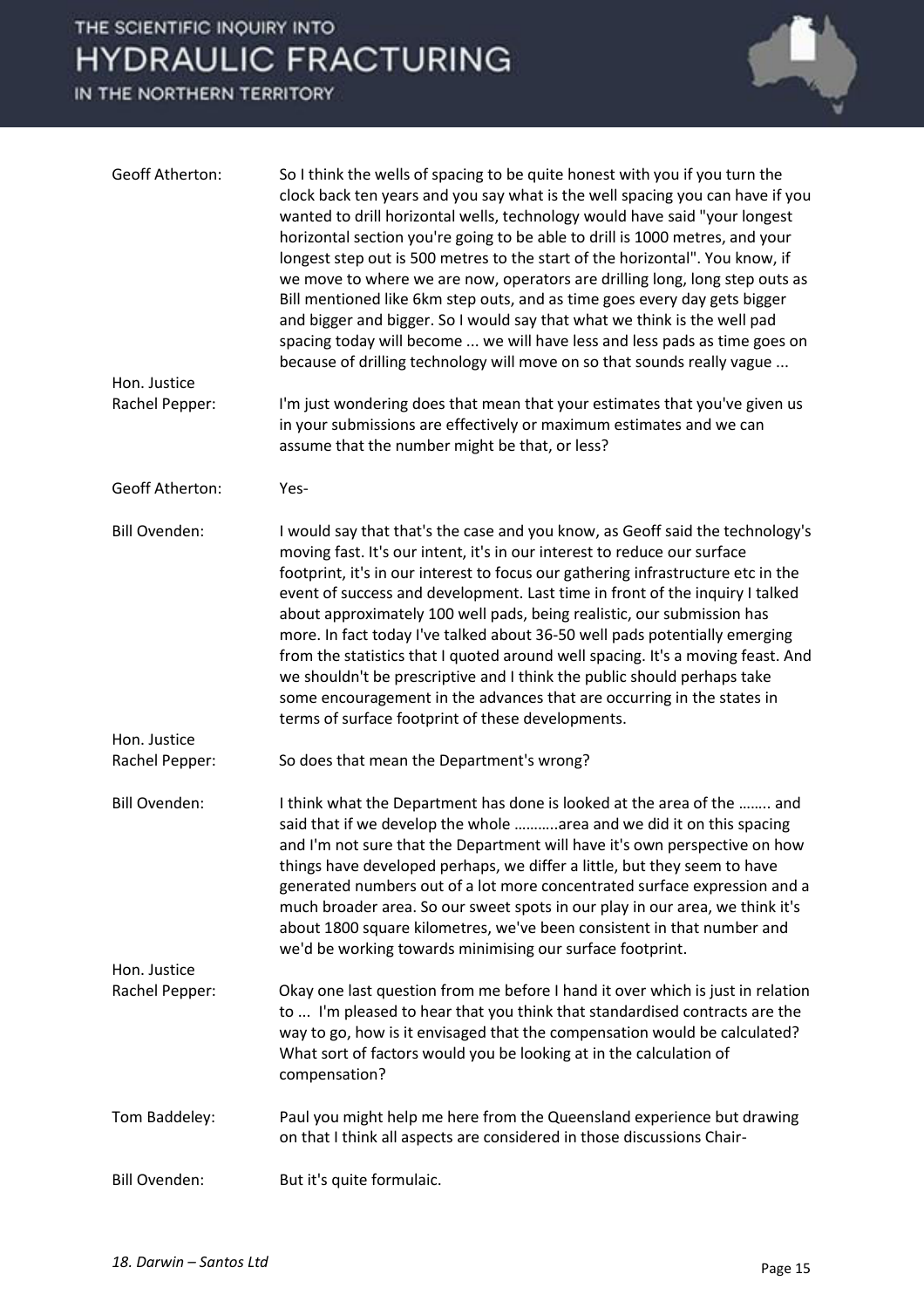

| Hon. Justice<br>Rachel Pepper: | Okay.                                                                                                                                                                                                                                                                                                                                                                                                                                                      |
|--------------------------------|------------------------------------------------------------------------------------------------------------------------------------------------------------------------------------------------------------------------------------------------------------------------------------------------------------------------------------------------------------------------------------------------------------------------------------------------------------|
| <b>Bill Ovenden:</b>           | And there are established standards and we'd be happy to share them.                                                                                                                                                                                                                                                                                                                                                                                       |
| Hon. Justice<br>Rachel Pepper: | That would be of great assistance in due course because that causes some<br>degree of difficulty. I'll just start with Dr Beck thank you.                                                                                                                                                                                                                                                                                                                  |
| Dr Vaughan Beck AM:            | Just some follow up from the questions from the Chair. In terms of going<br>from 100 wells down to 36 wells does that mean you're still expecting the<br>same level of production, I think it was 400 terajouls per day was in your<br>previous submission, has that number changed or-                                                                                                                                                                    |
| <b>Bill Ovenden:</b>           | Dr Beck when I say 16 well pads-                                                                                                                                                                                                                                                                                                                                                                                                                           |
| Dr Vaughan Beck AM:            | 36 I thought you said-                                                                                                                                                                                                                                                                                                                                                                                                                                     |
| <b>Bill Ovenden:</b>           | Yeah 36 well pads-                                                                                                                                                                                                                                                                                                                                                                                                                                         |
| Dr Vaughan Beck AM:            | -well pads-                                                                                                                                                                                                                                                                                                                                                                                                                                                |
| <b>Bill Ovenden:</b>           | So if we're drilling 16 wells but we can do it on one pad.                                                                                                                                                                                                                                                                                                                                                                                                 |
| Dr Vaughan Beck AM:            | No I understand but the question was are you still expecting the same level<br>of production? Which I think in the previous submission mentioned 400<br>terajouls per day.                                                                                                                                                                                                                                                                                 |
| <b>Bill Ovenden:</b>           | Yeah the submission discusses 400 terajouls a day, it's a model. What can a<br>single wellbore produce? What's the benefit of a longer lateral and more<br>fracks? We really don't have a great handle on that at this stage and that's<br>the next foray of exploration for us. What's the deliverability of these rocks,<br>what can we extract from a frack stage of a certain scale. So we have to<br>investigate that at the moment, we have a model. |
| Dr Vaughan Beck AM:            | Okay I understand. Thank you. Just some related follow up question if I may.<br>You mentioned the laterals potentially six kilometres, what's the maximum<br>laterals that Santos have been involving in drilling, in Australia obviously,<br>well sorry you've got overseas operations but let me say in Australia.                                                                                                                                       |
| <b>Bill Ovenden:</b>           | Yeah we haven't drilled many laterals off-shore-                                                                                                                                                                                                                                                                                                                                                                                                           |
| <b>Geoff Atherton:</b>         | Well now about 2000 metres.                                                                                                                                                                                                                                                                                                                                                                                                                                |
| Dr Vaughan Beck AM:            | Right                                                                                                                                                                                                                                                                                                                                                                                                                                                      |
| <b>Geoff Atherton:</b>         | Is currently what we've done both in Asia and in the Cooper Basin is about<br>our limits at the moment.                                                                                                                                                                                                                                                                                                                                                    |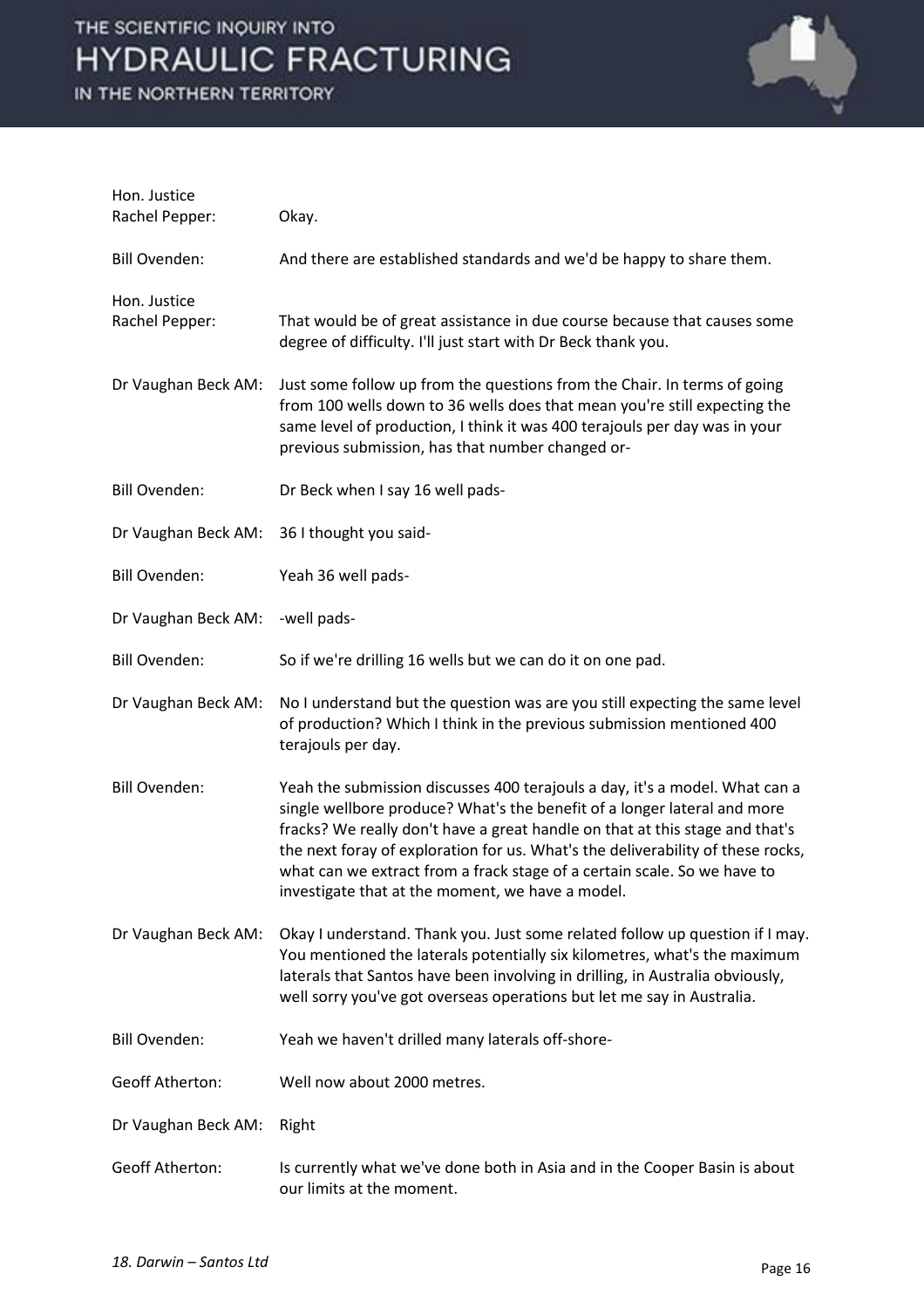

| Dr Vaughan Beck AM:    | So it's a long, it's a significant extension to go from two kilometres to six<br>kilometres.                                                                                                                                                                                                                                                                                                                                                                                                                                                                                                                                                                                                                                                                                                                                                                                                                                                             |
|------------------------|----------------------------------------------------------------------------------------------------------------------------------------------------------------------------------------------------------------------------------------------------------------------------------------------------------------------------------------------------------------------------------------------------------------------------------------------------------------------------------------------------------------------------------------------------------------------------------------------------------------------------------------------------------------------------------------------------------------------------------------------------------------------------------------------------------------------------------------------------------------------------------------------------------------------------------------------------------|
| <b>Geoff Atherton:</b> | It is but some of it is because of rig limitations as well.                                                                                                                                                                                                                                                                                                                                                                                                                                                                                                                                                                                                                                                                                                                                                                                                                                                                                              |
| Dr Vaughan Beck AM:    | Yes I understand.                                                                                                                                                                                                                                                                                                                                                                                                                                                                                                                                                                                                                                                                                                                                                                                                                                                                                                                                        |
| <b>Bill Ovenden:</b>   | And pressure.                                                                                                                                                                                                                                                                                                                                                                                                                                                                                                                                                                                                                                                                                                                                                                                                                                                                                                                                            |
| <b>Geoff Atherton:</b> | But because the further you go out the more horse power you need, so that<br>would change over time as opposed to being a drilling limitation.                                                                                                                                                                                                                                                                                                                                                                                                                                                                                                                                                                                                                                                                                                                                                                                                           |
| <b>Bill Ovenden:</b>   | And Dr Beck I use that as an example of where US technology is taking the<br>industry perhaps. And it may be very specific for certain players but as Geoff<br>said the Geology is pretty benign and receptive to good hole conditions over<br>long sections. Our initial expiration plans involve a 1000 metre lateral. If we<br>can extend that, there are real efficiencies potentially-                                                                                                                                                                                                                                                                                                                                                                                                                                                                                                                                                              |
| Dr Vaughan Beck AM:    | Yes.                                                                                                                                                                                                                                                                                                                                                                                                                                                                                                                                                                                                                                                                                                                                                                                                                                                                                                                                                     |
| <b>Bill Ovenden:</b>   | -and real rate benefits.                                                                                                                                                                                                                                                                                                                                                                                                                                                                                                                                                                                                                                                                                                                                                                                                                                                                                                                                 |
| Dr Vaughan Beck AM:    | Right.                                                                                                                                                                                                                                                                                                                                                                                                                                                                                                                                                                                                                                                                                                                                                                                                                                                                                                                                                   |
| <b>Bill Ovenden:</b>   | Potentially, and we'll write benefits.                                                                                                                                                                                                                                                                                                                                                                                                                                                                                                                                                                                                                                                                                                                                                                                                                                                                                                                   |
| Dr Vaughan Beck AM:    | Right. Just one last question. In terms of the collection of data, monitoring<br>data, for the abandoned wells, is there any, I think you said that there's no<br>linkage, but do you collect data, and is that data publicly available, or is it<br>retained by Santos?                                                                                                                                                                                                                                                                                                                                                                                                                                                                                                                                                                                                                                                                                 |
| <b>Geoff Atherton:</b> | We don't routinely collect data from our abandoned wells, so our general<br>principle is abandoned wells are abandoned, and if, essentially, if we do a<br>drive-by and we see something, which, to be quite honest with you, doesn't<br>happen. Well, the drive-bys do, but the leaks don't happen. Then we would<br>address it.                                                                                                                                                                                                                                                                                                                                                                                                                                                                                                                                                                                                                        |
|                        | So our principle is very much, we do the abandonment correctly. We have a<br>lot of faith in our abandonment standards, capability, the way we verify that<br>our plugs are in place. They're on depth, they're the right size, the right<br>volume, and that convinces we've got isolation. And remember, it's not just<br>one plug, so if you go from the bottom of the reservoir, routinely the Cooper<br>Basin abandonment will take four or five cement plus to isolate various<br>geological  That's a lot of cement in the wells, so we believe if we do that<br>correctly, and if we don't do it correctly, we redo it, there and then. So we<br>will not leave a well half-abandoned. We will continue until we're happy<br>that we've got the well, that the plugs are in place, they've been tagged with<br>the right consistent with the cement sector, and we've pressure tested the<br>final abandonment plug before we come off the well. |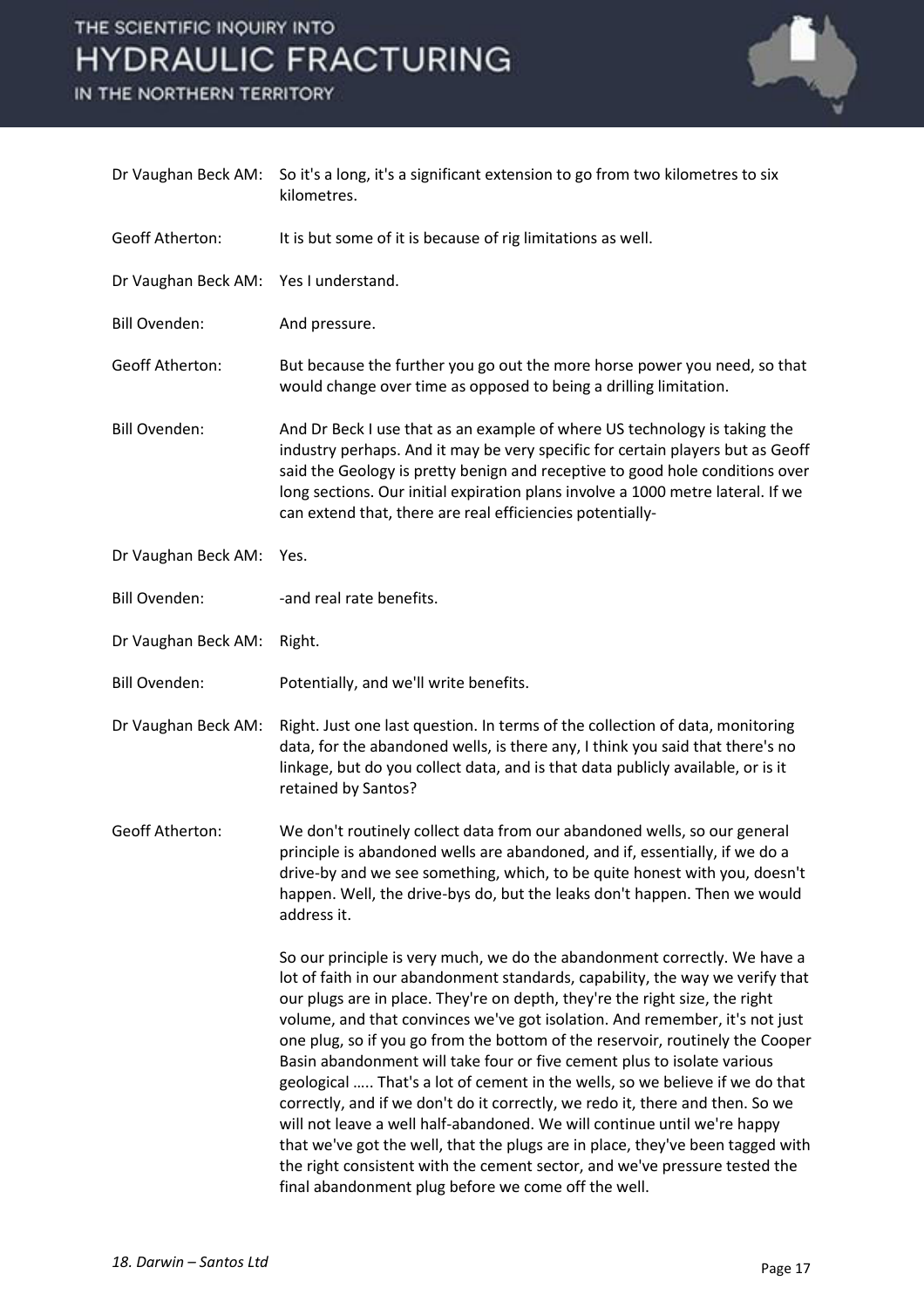

 So that's our general principle is that we satisfy ourselves that it's permanently abandoned before we depart the well.

Paul Wybrew: And that's the opportunity that's ahead for the Northern ….. should they wish to get the right experts together and actually define that code and what those outcomes need to be.

Dr Vaughan Beck AM: Because I just note that drive-bys are a fairly course way of trying to detect leaks, given that methane is invisible.

Geoff Atherton: The principle is we do it right. Our basic principle is do it right and then don't worry about it later.

- Dr Vaughan Beck AM: Thank you.
- Ms Jane Coram: Thank you for the presentations. I'm just wondering if we could talk a little more around faults. They frequently come up as an issue of concern to the community as a potential conduit for contaminants getting into aquifers and leaking to the surface. Faults can be conduits and they can be various depending on the geological setting, and I was just wondering if you could elaborate based on your experience in ENT what the behaviour of faults is that you've witnessed and how you deal with it in your well construction and your fracking operations.
- Bill Ovenden: It's probably me as the geologist on our side. First of all, I think Origin were perhaps even surpassed in their lateral experience and the way, Origin are not imaging that section well because of its surface volcanics, and this comprises the sub-surface imagery, the seismic imagery. What Origin encountered when they drilled their lateral was a whole series of small structural perturbations, and actually when we interrogate our current 2-D seismic, we interpret a very similar structural setting, and these appear to be small offsets that are confined to the …..system and likely the product of the original generative state, oil and gas generation state, from the …. So the faults that have actually fractured the system as the oil and gas matures in situ and then emerges from the reservoir system in part. So they're confined.

 There are some very major structural features that limit the system. Generally, we'll be not focused on those systems because they're taking the reservoir to a pressure and geo-mechanical state where we would not be that interested, but until we have 3-D imagery of the sub-surface, and until we've done our critical stress modelling and put all our three dimensional earth models in place, there's a lot of uncertainty around the system.

 I would say generally, in a more overall sense, the reason that the gas is still preserved in the sub-surface after 1.4 billion years is because it's a passive system, and there's very little inter-connection through major fractured systems to shallow aquifers or to the shallow sub-surface. I hope that answers the question in a reasonable way.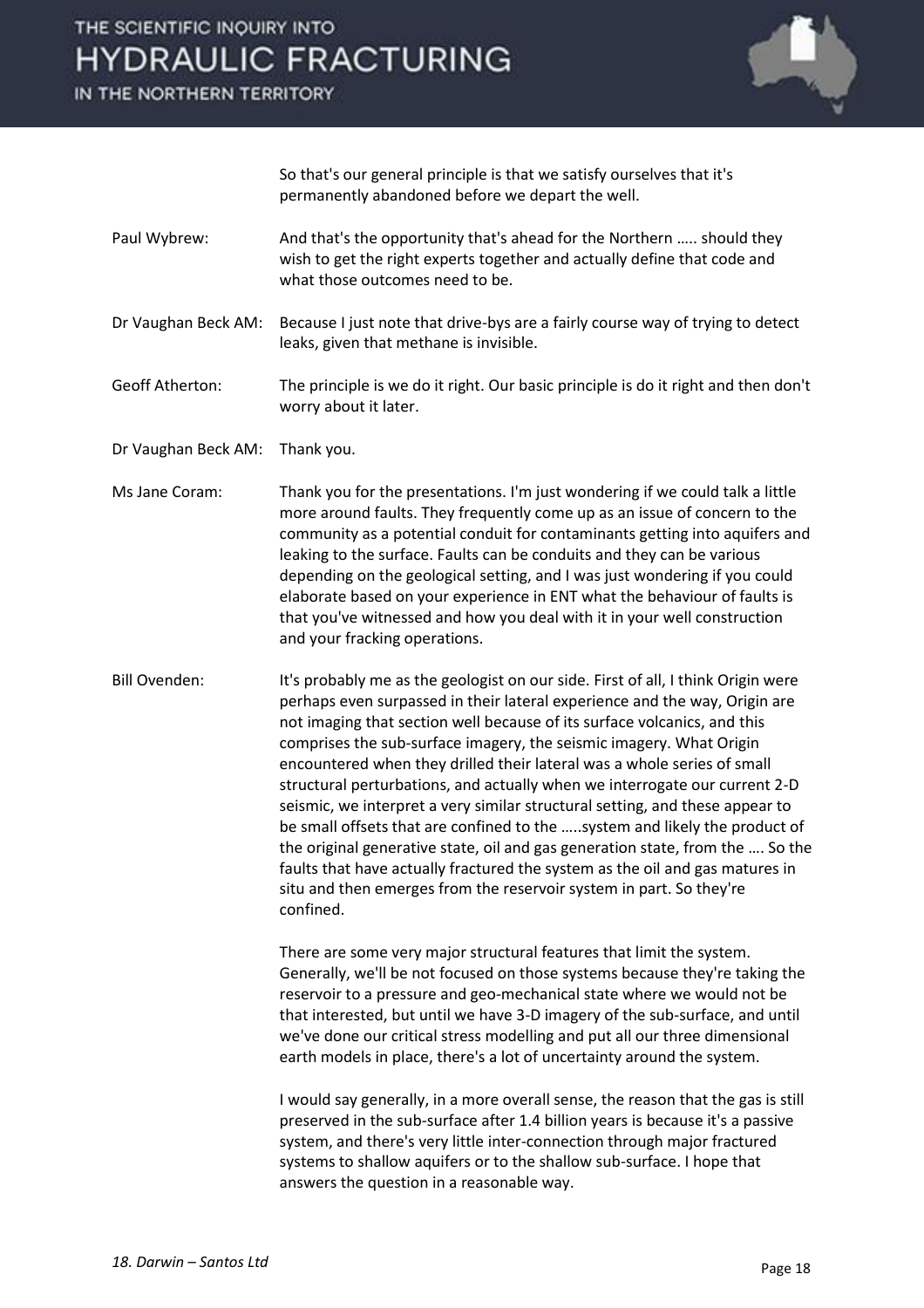IN THE NORTHERN TERRITORY



 I imagine that fractures, they occur for many different reasons, a critical stress state in the ……and the original hyrdo-carbon generation phase is what's caused perturbation in the sub-surface. We hope to image that. We will direct our drilling with our imagery, and I think we have a lot of confidence that we'll be able to very much confine our stimulation and the propagation of faults right through the system to the surface is a very, very low probability, and it's a very low-risk enterprise.

- Ms Jane Coram: So just to summarise, you'd be aiming to avoid the faults once you've got the 3-D imagery, and you'll be drilling to avoid faults?
- Bill Ovenden: My point is that we will never be able to avoid the smaller faults. It's an inherent part of the ……system. We will direct our drilling to optimise the landing in the various fault compartments that we expect to encounter, and we would argue that 3-D is a critical component, imagery is a critical component of viable exploitation of the reservoirs. There are some major faults that have been rejuvenated through time that have been passive at least since the Cretaceous, probably since the Cambrian, so 540 million years ago, so the rejuvenation process is intermittent, at best, and typically we would argue that there is very little fluid flow along those faults because they've been passive for a long time.
- Ms Jane Coram: Professor Priestly.

Professor

Brian Priestly: Yes, thank you for clarifying Santos's position in relation to site-specific health risk assessments for the various projects. I was aware of the health risk assessment that was done across the ….. and Bowen Basin in Queensland, although I was reluctant to cite that in the report because the copy I have was marked commercial and in confidence, so I was interested to hear you say that those reports are actually on the website. Unfortunately, I haven't been able to access that website the last couple of days for some unknown reason. It may be something to do with the internet connections available here, but I will check to see that.

> Now the comment that you made about being able to undertake health risks assessment in some of the newer projects that are coming up may depend upon getting reliable data. I would have thought that you'd have quite a bit of useful data that you could do at least a preliminary risk assessment around spills and so on and around the chemicals that you're planning to use, and also about VOCs and so on from those sites. Is that a reasonable assumption?

Paul Wybrew: We will have that data. We haven't done the work yet because we aren't actually planning, or are in the early planning for those activities, so we have an indicative fluid system, we have the indicative chemical additives that are required. We've worked on the hazard assessment ……what we haven't done yet that is looked at geogenic chemicals, dissociation products, biodecay products and so on and so on. And then what we expect to come back in the geogenic components, we haven't taken that through. Should the ……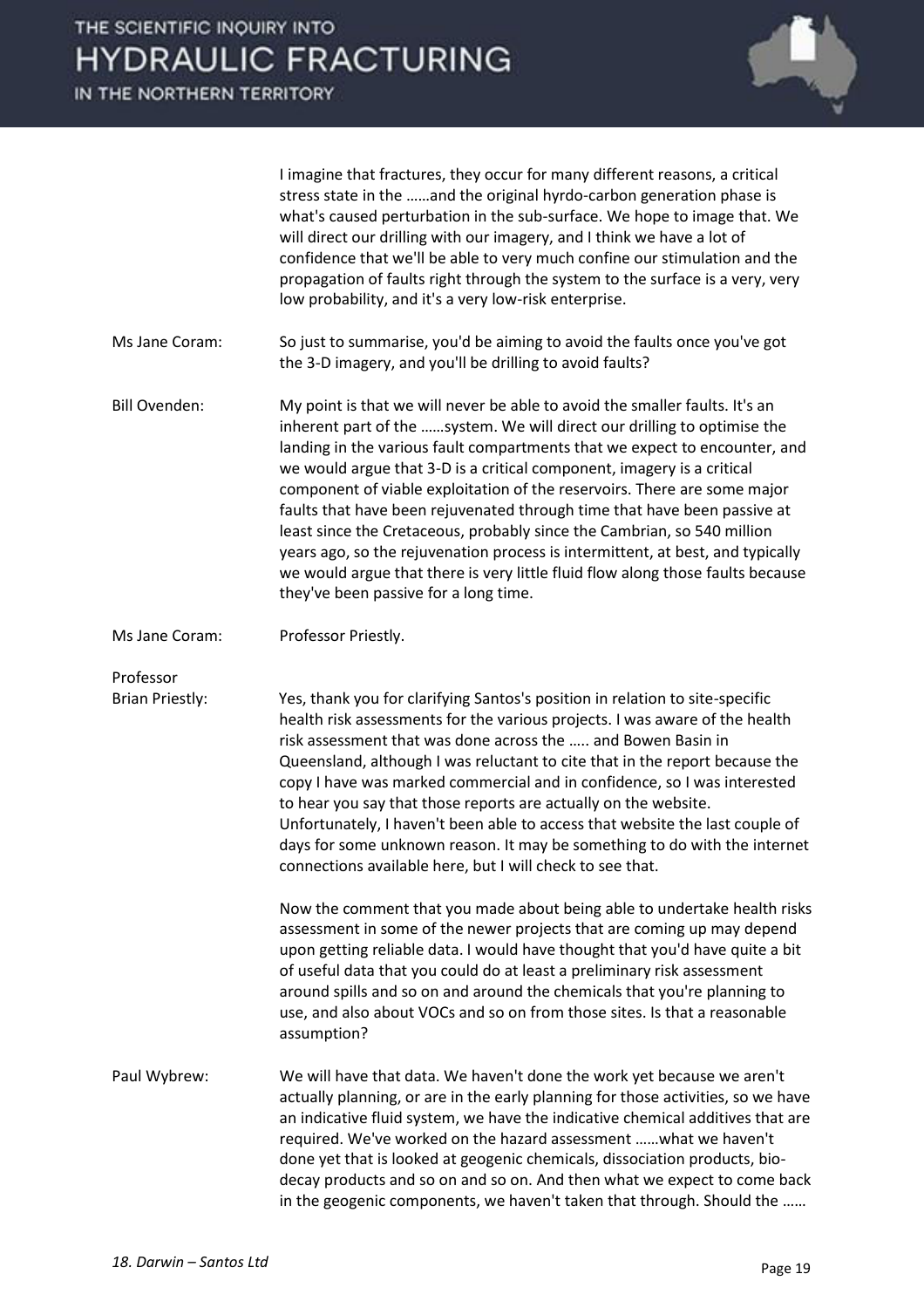IN THE NORTHERN TERRITORY



be lifted and should we actually get on the ground and do that, that is the work that we've done to support those activities. Then of course we get the comparable data, feed it all back through again.

Geoff Atherton: But to answer the question, so if we look at phase one, if we just, the next couple years of exploration, the answer to your question is yes. So we know reasonably now what chemicals we're gonna use are similar to those in other operations, and we base our risk-assessments and our spill management plans and geo-management plans and all that type of stuff around that activity. So we're basically saying, next phase of work is a couple of exploration wells, however many. After the exploration wells and frack, this is the scope, and flow back a bit. So we basically know everything plus or minus on that, except for the missing bit is when we flow back where they're gonna flow. So the risk of course, so the …….the drilling, the fracking, the running the completions, all that.

> In turn, the drilling, the fracking, the running, the completions, all that type of stuff is not that dissimilar to what we're doing elsewhere. We know exactly how, we know reasonably how we're going to do it. We build a risk assessment. We build the plans around that and then we build enough plans around the flow back to basically prevent spills and ensure containment. So, then we use the information to build a development plan.

Professor Brian Priestly: Thank you. Hon. Justice Rachel Pepper: Professor Hart, then Dr. Andersen.

Professor

Barry Hart AM: I note that Santos supports that potential establishment of an independent body entity. What did you call it? Shale Gas Commission, but I think, if I understood you correctly, I think, you really equated it to the Queensland Gas Fields Commission, which is a land access, very heavily focused on land access. You see any advantages in that independent body taking additional responsibilities?

Maybe take it on note.

Bill Ovenden: Can we take that on notice, Professor Harp? It's a big question and I've emphasised the concerns we have around overt prescription.

Professor Barry Hart AM: Sure. Bill Ovenden: Everyone being involved all the time, in all the decisions.

Professor Barry Hart AM: I appreciate that, but we're obviously getting a number of people who are mistrustful of the government and government regulations and one option is an independent. However, you make that independent. I'm just exploring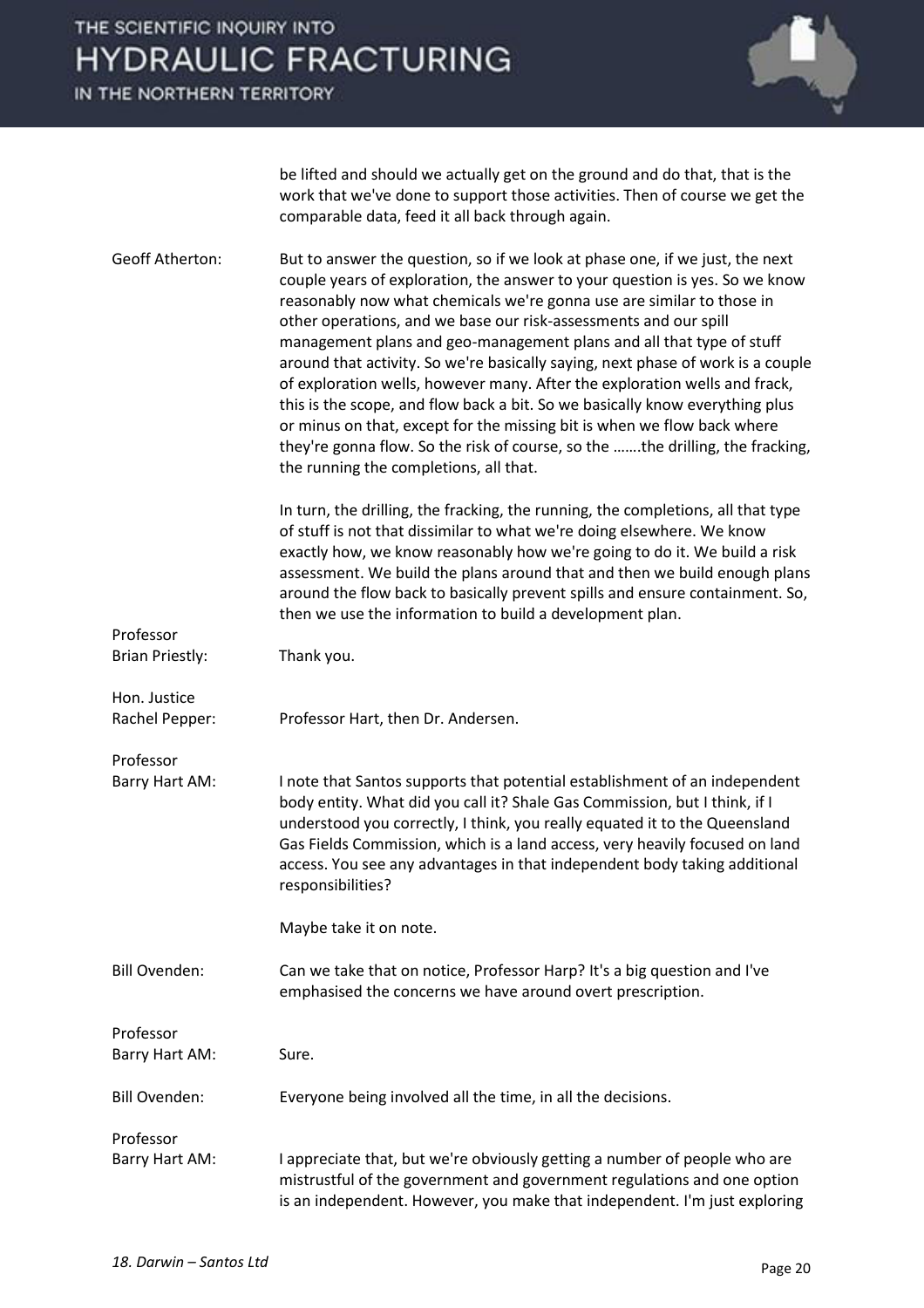

with the panel wishes to explore how limited that should be, could be, how wide could it be? It could be an authority that looks at the whole strategic roll out of the industry. It could go a long way. I'd be really appreciative of those.

 My second comment really comes to the base line information and I seek a comment on whether you're all going to do the same thing, Pangaea, Santos, Origin, whoever else might be involved in the game. I suppose we see some advantages in a coordinated, a bit more coordination approach. If we're just talking about the Betaloo between, at least, the three players here, what's your response to that?

- Bill Ovenden: I'll actually answer that, Paul. Right from the outset, we've connected with the other operators who we feel would have similar objectives to ourselves, not just in gathering data, but in terms of facilitating operational and logistics efficiencies, etcetera. We have an operators body. We meet regularly. We compare information within the bounds of confidentiality and we would work closely with the other operators going forward, particularly in relation to baseline studies and we are working with them.
- Barry Hart AM: Okay. One other, which relates to the potential for recycling flow back fluids and so forth. It's pretty vague in all of the submissions, at the moment, commenting perhaps on what's happening overseas, which depends on the shale play, etcetera etcetera, have you got any more information you could give us, in terms of what you think are the reasonable percentages of flow back? Means a fairly large difference in terms of the need for ground water.
- Geoff Atherton: I think, it depends on what the fluid is. If you frack down, if you say the flow back is only frack fluid and forget about whatever fluid comes out to the reservoir, then our general gut feeling is we could recycle about 50 percent of that, roughly is kind of the gut feeling. I mean, we need to see what comes back, because we gonna ...

 The frack fluid, we'll probably be fracking with what is basically, essentially a clean water system, so we don't think it will have the chemicals in it that we have in the Cooper Lake Wagam ………..type stuff. So, it should be cleaner coming back. It should be easy to break. We'll just have to see what comes back, but our gut feeling ...

 We want to recycle as much as we can, obviously, because it means that we don't have to withdraw, transport, or dispose. So, the more we can recycle the better. The gut feeling for our planning is about 50 percent. We think we'll be able to recycle.

Professor

Professor

Barry Hart AM: Thank you. My last question is, again, I know you've made comments about management of waste waters and well integrity and so forth, but a lot of community is still concerned with what happens if the Cambrian Aquifer is contaminated. Can you give us just a little bit of an insight, if there was contamination. This is a hypothetical. What are your options for remediating that?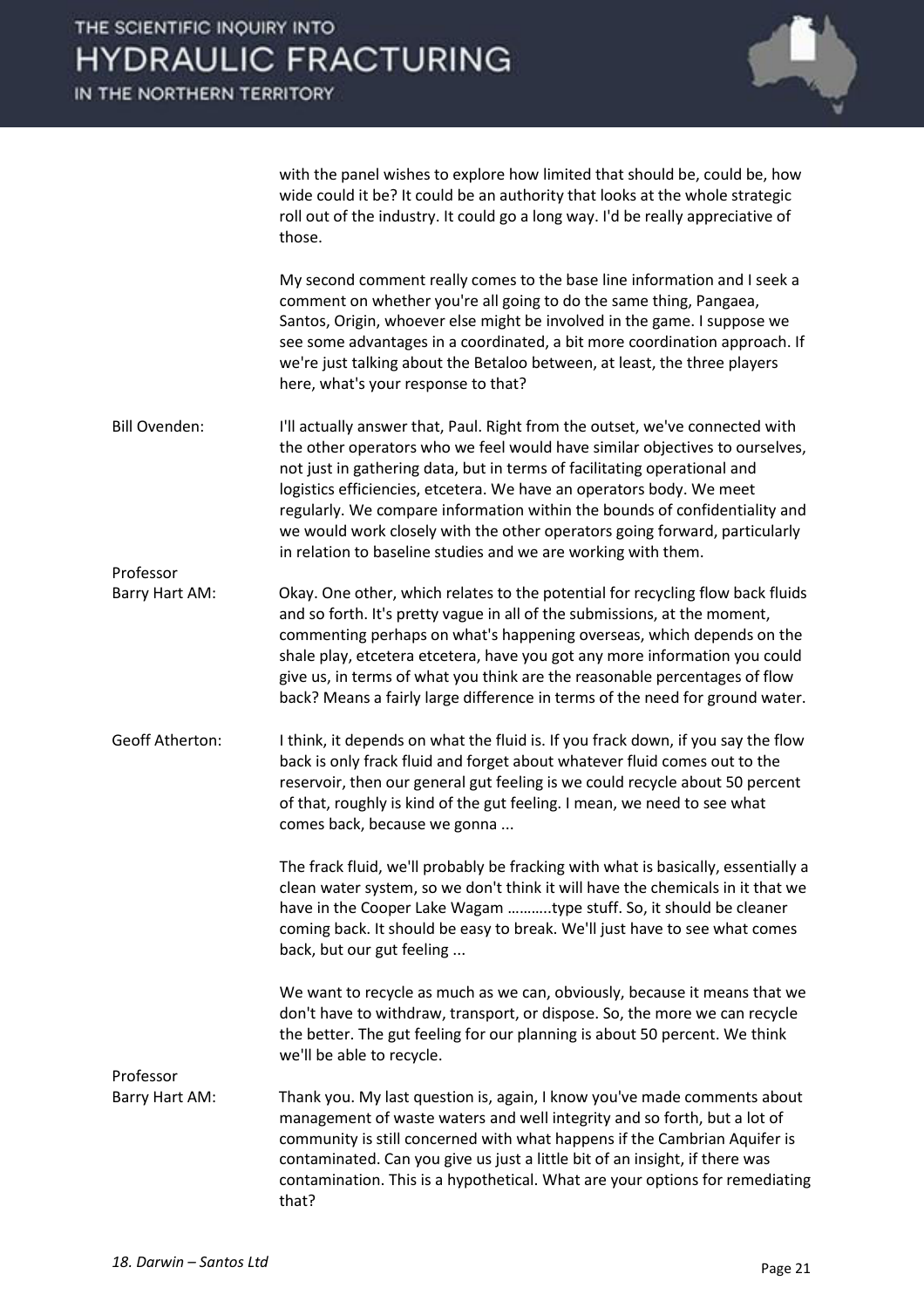

| <b>Geoff Atherton:</b>      | To be quite honest with you, we are working on prevention. We don't<br>actually think there is a risk to contaminating the aquifer at all, because we<br>think we can drill through it and get it isolated, before we drill ahead and get<br>good isolation between                                                                                                                                                                                                                                                                                                                                                                                                                                                                                                                                                         |
|-----------------------------|-----------------------------------------------------------------------------------------------------------------------------------------------------------------------------------------------------------------------------------------------------------------------------------------------------------------------------------------------------------------------------------------------------------------------------------------------------------------------------------------------------------------------------------------------------------------------------------------------------------------------------------------------------------------------------------------------------------------------------------------------------------------------------------------------------------------------------|
|                             | Let me talk about preliminary well design, alright? Preliminary well design is<br>we set a casing stream across the Cambrian with several hundred metres of<br>isolation below, it to allow a really good cement bond. It's like 200. I'm<br>picking numbers out here, so it might not be super accurate.                                                                                                                                                                                                                                                                                                                                                                                                                                                                                                                   |
| Professor                   |                                                                                                                                                                                                                                                                                                                                                                                                                                                                                                                                                                                                                                                                                                                                                                                                                             |
| Barry Hart AM:              | Sorry, can I just interrupt. I know all that. I think we all know that well. It's<br>really attempting to related a community concern. If you say those and<br>that's fine, but if it happens, and I know it depends on how much and all the<br>rest of it. If it happens are there options, for remediating that.                                                                                                                                                                                                                                                                                                                                                                                                                                                                                                          |
| Paul Wybrew:                | Go back to Professor  comment before. So these risk assessments that we<br>make publicly available, and we have to go through the process, have a<br>whole range of tools for failing transport modelling, but also looking at do<br>the chemicals actually persist in the first place and the answer to all of those<br>is no. They've actually got very short half lives or by decay. The first question<br>is are they hazardous in the first place? How long do they persist in the<br>environment? Then, what is the potential for them to actually reach a<br>receptor, such as, to groundwater? We can quantify those using existing risk<br>assessment tools and that's part of that process that we said that we do. We<br>do make that information publicly available. We just haven't done that piece<br>of work |
| Professor                   |                                                                                                                                                                                                                                                                                                                                                                                                                                                                                                                                                                                                                                                                                                                                                                                                                             |
| Barry Hart AM:              | That assumes that you manage the risk, in terms of spills and so forth to<br>ensure that it doesn't get contaminant filling and then so on.                                                                                                                                                                                                                                                                                                                                                                                                                                                                                                                                                                                                                                                                                 |
| Paul Wybrew:                | It's prevention.                                                                                                                                                                                                                                                                                                                                                                                                                                                                                                                                                                                                                                                                                                                                                                                                            |
| Professor<br>Barry Hart AM: | What if there is contamination? Are there any mitigation methods?                                                                                                                                                                                                                                                                                                                                                                                                                                                                                                                                                                                                                                                                                                                                                           |
| Paul Wybrew:                | The mitigation is done at the surface.                                                                                                                                                                                                                                                                                                                                                                                                                                                                                                                                                                                                                                                                                                                                                                                      |
| Professor<br>Barry Hart AM: | Mitigation of a inadvertently becomes contaminated aquifer?                                                                                                                                                                                                                                                                                                                                                                                                                                                                                                                                                                                                                                                                                                                                                                 |
|                             |                                                                                                                                                                                                                                                                                                                                                                                                                                                                                                                                                                                                                                                                                                                                                                                                                             |
| Paul Wybrew:                | Then you're looking at remedial methods                                                                                                                                                                                                                                                                                                                                                                                                                                                                                                                                                                                                                                                                                                                                                                                     |
| Professor<br>Barry Hart AM: | Yeah.                                                                                                                                                                                                                                                                                                                                                                                                                                                                                                                                                                                                                                                                                                                                                                                                                       |
| Paul Wybrew:                | Either containment, so manage, contain, or active remediation and there<br>are various technologies to either pump and treat  barriers and so<br>forth.                                                                                                                                                                                                                                                                                                                                                                                                                                                                                                                                                                                                                                                                     |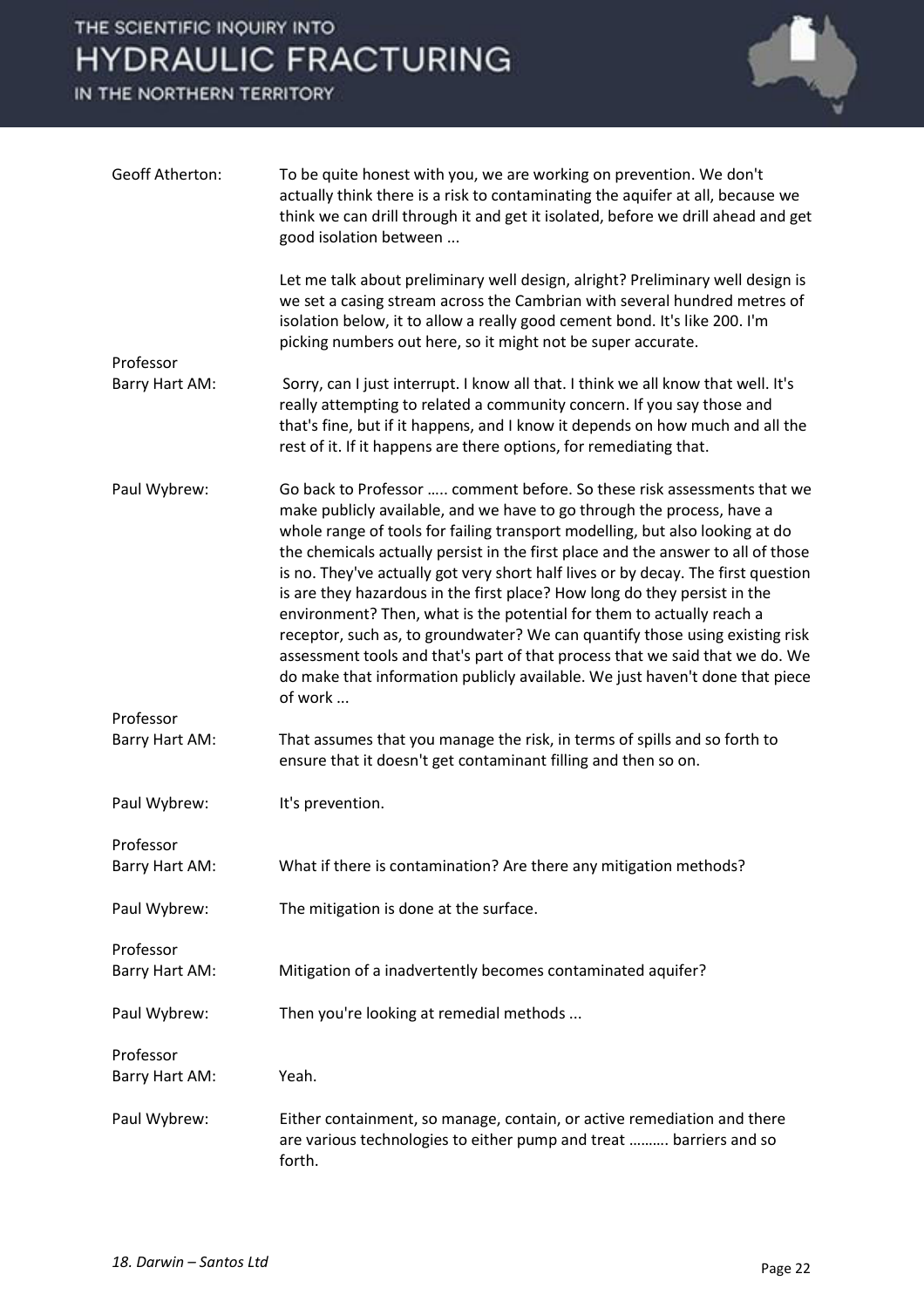

| <b>Bill Ovenden:</b> | Professor Hart, you're posing a really, really difficult question and we<br>acknowledge it's a difficult question. I think, the first thing, that if we had<br>evidence of some catastrophic leakage into a shallow aquifer, our first                                                                                                                                                                                                                                                                           |
|----------------------|------------------------------------------------------------------------------------------------------------------------------------------------------------------------------------------------------------------------------------------------------------------------------------------------------------------------------------------------------------------------------------------------------------------------------------------------------------------------------------------------------------------|
|                      | There are many natural mitigants: recharge, dilution, half life deterioration,<br>etcetera, and reduction of concentrations, but we would monitor the spills.<br>So, we would try and track the progress of the spill and we would seek to,<br>perhaps, deplete a small portion of the aquifer, if it was a focused spill. If it's<br>not a small portion of the aquifer, then we're probably diluting very rapidly<br>into a situation where the hazard is perhaps mitigate. It's a very difficult<br>question. |
| Hon. Justice         | What do you envisage, when you talk about contamination of the aquifer?                                                                                                                                                                                                                                                                                                                                                                                                                                          |
| Rachel Pepper:       | We do have to move on. So, perhaps this can be dealt with in a written<br>form, Dr. Andersen.                                                                                                                                                                                                                                                                                                                                                                                                                    |
|                      | Sorry, I should just say, we will go through 'till ten o'clock today. I appreciate<br>that that means that we're running behind time, but if we need to continue<br>onto through the morning tea, we will do so. So, that nobody following on<br>will be shortchanged their time.                                                                                                                                                                                                                                |
|                      | Yes, Dr. Andersen?                                                                                                                                                                                                                                                                                                                                                                                                                                                                                               |
| Dr Alan Andersen:    | Two questions. The first one goes back to the issue possibility of setting<br>prescribed distances between well pads. You talked about how the change<br>in technology means that the further and further extensions of horizontal                                                                                                                                                                                                                                                                               |
|                      | Further extensions of the horizontal drills means that well pads are more<br>likely to be expanded, but the issue is setting minimum distances. It's in the<br>context of avoiding possibility of having well pads so closely together                                                                                                                                                                                                                                                                           |
| <b>Bill Ovenden:</b> | That they're polluting the landscape.                                                                                                                                                                                                                                                                                                                                                                                                                                                                            |
| Dr Alan Andersen:    | -that it really does transform the landscape, which I don't think anyone<br>wants. Obviously it's with that technology, and technologically it doesn't<br>need to happen, it's still an issue I was concerned about, so my question is:<br>what would you see as a reasonable minimum distance between well pads<br>that takes into account both the amenity issue, landscape transformation<br>issue, but also the technology realities? What are your thoughts on that?                                        |
| <b>Bill Ovenden:</b> | We've, I'm sure, got plenty of thoughts but we probably should talk to the<br>engineers working on the development plan and the modelling. So if we can<br>take it on notice and I assure you we'll include it in our written submission.                                                                                                                                                                                                                                                                        |
| Dr Alan Andersen:    | My second question is about well integrity, and the panel's heard views of<br>sort of this effect that yes, even if we could guarantee integrity over the 50<br>years, 100 years, let's accept that we can guarantee that, but then the wells<br>are there forever. What's going to happen in 500 years? A thousand years?<br>So let's take the very worst case scenario of a thousand years times, we                                                                                                           |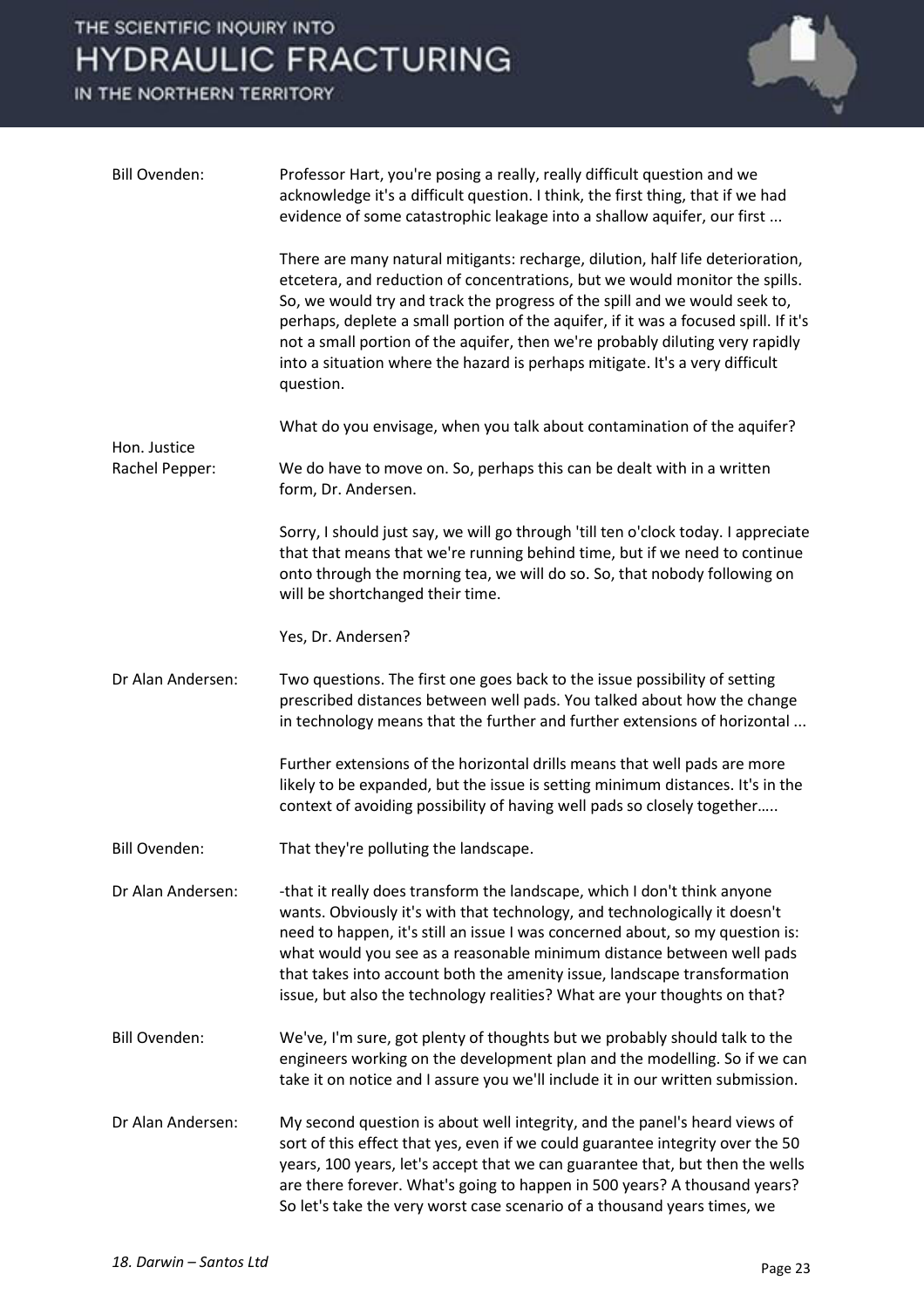IN THE NORTHERN TERRITORY



have a complete loss of integrity of the cement plug, in that worst case scenario, what would the consequences be for the aquifers that have been drilled through? What would actually happen?

Geoff Atherton: So I think you've got to look at the individual well and any barrier you've already put in place between the aquifer and the reservoir. So it's not just going to be one cement plug, you will have multiple casing strings, you'll have multiple cement plugs, so the risk of that happening is really, really low. The other thing is, you've got to look at the pressure regime of the basin and say, "How would you physically get gas that's probably depleted at a low pressure from 4,000 up ... say 2,500 to 4,000 metres up to 200 metres when this is higher pressure than this?" So the chances over 500 years of a field that's been depleted for its life are actually going to have the carbons to flow from deep to shallow is incredibly low, even if you have no barriers in place whatsoever.

Bill Ovenden: Actually another point I'd like to make is that hydrocarbons in specific points in the subsurface actually potentially even moving in through these aquifers today naturally and it's not a destructive force, if you know what I mean. In fact, when we ... at some point between 400 and 500 million years ago, we estimate that something in the region of 55 billion barrels from our area alone, 55 billion barrels of oil has been mobilised to the surface, yeah? And we're still here. Hydrocarbons are moving through these systems all the time and so our impact relative to the natural impact, I would say, is probably comparable in some ways. There's hydrocarbons moving through the system all the time and it is not destructive. It's a component of the system.

Hon. Justice Rachel Pepper: Dr. Jones?

Dr David Jones: Just following up from that particular one, I think the concept that many people have is leaks are still under pressure after decommissioning and if the cork pops out they come gushing up the well bore and this is a concept, which I think everyone needs to work on articulating much more clearly. This is type gas, it's not a conventional pressurised reservoir where you can get residual pressure so that's an important concept, which, I think, we as a panel need to address in our report and you as an industry perhaps need to address more clearly as well.

> Just following up on Professor Hart's question about residual flow back water, one thing that concerns me is when you say we'll use 50% of the flow back fluid, 50% is a relative measure, it's not an absolute measure. For example, when they tell us they say up to 95% of the flow back water is now recycled, well it's not all the flow back water that actually comes back up. So when you say that they recycle 95% of their water, that's really meaningless in terms of the water demands. So when you say 50%, do you mean 50% absolute of what goes in or 50% of what comes back?

#### Geoff Atherton: It depends what the product is. So it basically depends on what ... we know we can re-use the front water because it's basically what we've already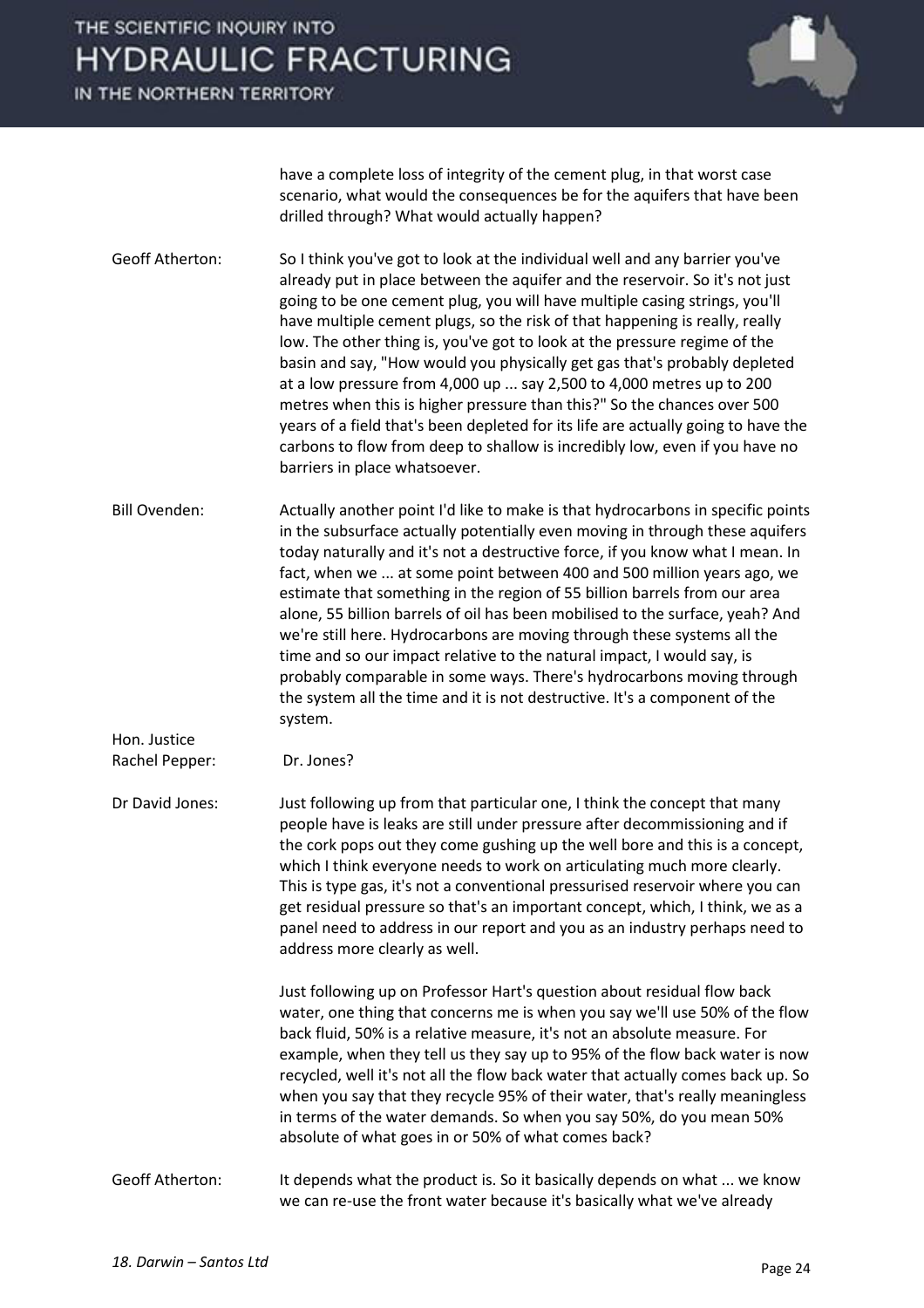

used. Now on the assumption that the produced water is similar or is in massive, massive volumes of some product that we're not expecting, then I would anticipate we could use the bulk of that as well. We just blend it with our ... I mean, that's what we do today, current fracking uprise, flow-back the frack fluid, whatever comes back with it gets re-used in respect to whether it's coming from the reservoir or whether it's come out of the other water sources. Without knowing what the water volume's going to be and the water quality on production, it's kind of difficult to predict well the number 50%. It could be 95% or it could be ... and we could have 100% more water back or almost nothing so I think until we actually frack and test a well, it's pretty difficult to predict.

- Dr David Jones: So that's based on your indicative water balances and your submissions are still very rubbery?
- Bill Ovenden: Very uncertain.
- Dr David Jones: Just a second quick question about offsets and no-go zones, the two are related. So for example, in Queensland, there's a two kilometre offset from an urban area, which is defined, I think, as about 200 people or something like that. That's one type of offset. Another type of offset would be from a sacred site for example, or from a productive water bowl. What are your feelings about these zones? Are they just arbitrary figures or do you have some quantitative assessment of what it should be?
- Bill Ovenden: Paul, would you like to have a go at that? Or, I mean, I ... They are arbitrary but they feel like a comfortable ... two kilometres feels like a comfortable buffer, but Paul-
- Paul Wybrew: It appears like we put a lot of work, a lot of consultation into those buffers and I understand you have been talking to the Queensland government, perhaps they can provide more information about how they derived those. I think New South Wales has similar numbers, if not the same numbers, and I understand they went through a consultation process as well.
- Dr David Jones: It would be good to hear in your written submission, more on that aspect.

Paul Wybrew: We'll take it on note, yeah.

Rachel Pepper: Thank you. Yes, Dr. Ritchie?

- Dr David Ritchie: Thank you. Just a few quick clarifications. Most of your work is going to be on pastoral land, is that right?
- Paul Wybrew: Yes. Largely on one pastoral ace.
- Dr David Ritchie: Yeah, one pastoral ace so when you talk about traditional liners, it's just the term we use for main title culverts that you would be negotiating with them to end up with an indigenous land use agreement, which would encapsulate

Hon. Justice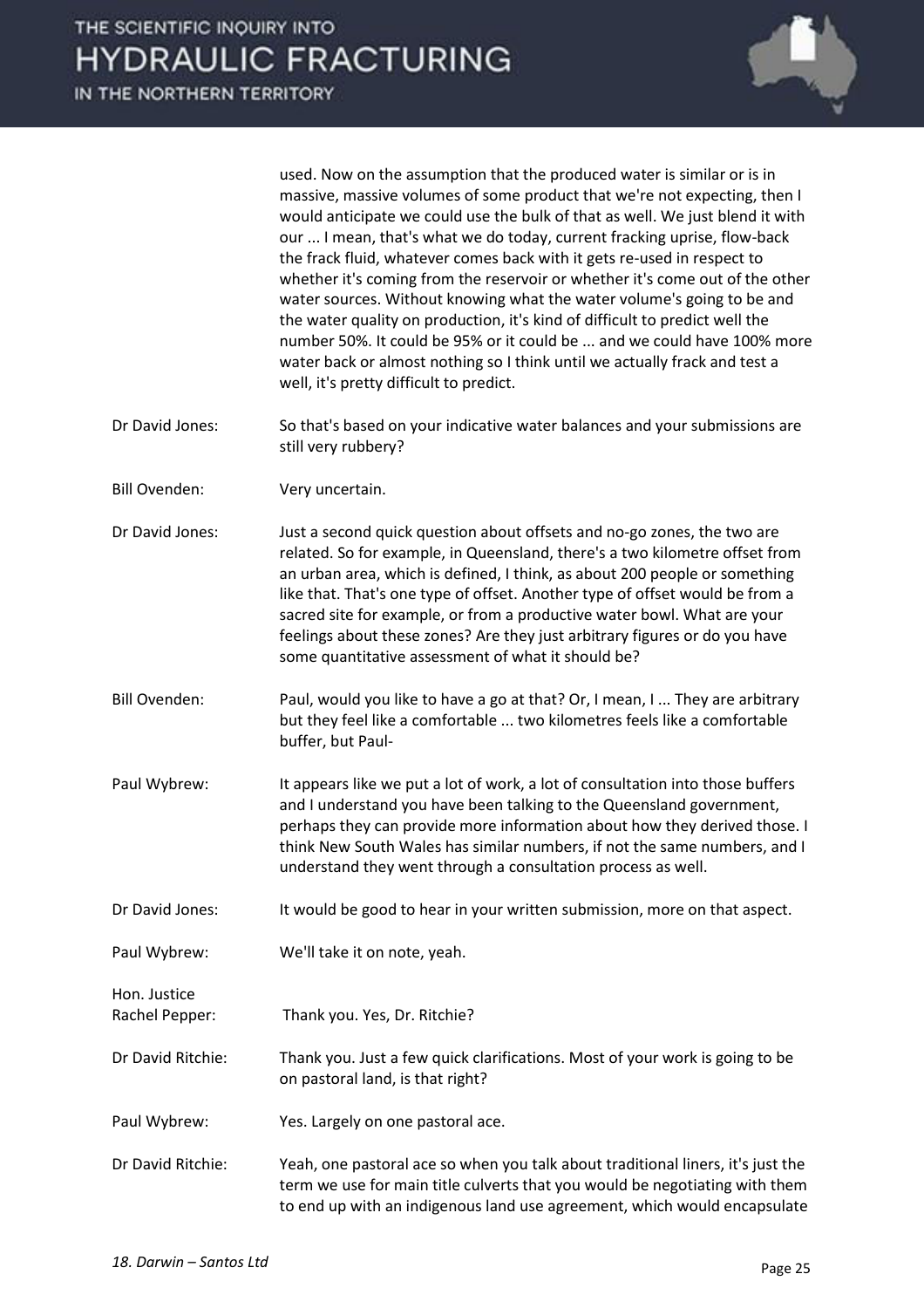IN THE NORTHERN TERRITORY



an agreement for all of your operations. That would then include the cultural heritage protection, is that, how I understand it, what you were saying?

- Paul Wybrew: Yes.
- Dr David Ritchie: Now, you were saying that you would then basically take that into the actual area's Protection Authority and that they would issue a certificate under the provisions of their act that allowed them to issue a certificate on the basis of an agreement such as………..with proponent. Would that be more or less the process rather duplicating two processes like I gathered from what Shay was saying, is that broadly the situation?
- Bill Ovenden: So, you'll find that there are processes that are duplicated with both ……and the land councils. However, that's onerous, it's time-consuming, but we are assured that all of the ... we're assured of sacred sites and aboriginal people, traditional owners in that region of activity are consulted with and their cultural needs are met.
- Dr David Ritchie: No, look I'm absolutely-

Che Cockatoo-Collins: No, no. That's fine, but there is a process but I think, if I'm reading your question correctly, I think that applies under any tenure so you'll go through a process but our ... the way it works for Santos, our preference is to go again through the statutory body that protects the traditional owners. Then they go out themselves without us, but they have an established process already in place to cover up all their traditional cultural requirements, and we are left out of their process. And, as I said before, it's returned and then we're able to apply the sacred site certification, post that evidence.

- Dr David Ritchie: Okay. That might explain it. I had a look at some material that they gave us with their submission. I think the certificates that were applied for, and I'm pretty sure it was included, your stuff was in the exploration phase. In nowhere in the actual proposed work or use bit of that application did it actually talk about the fracking process at all. So it was all basically drill pads on the surface and verticals. I'm very interested in your comment that there's a matter of your own internal method of operation that you would be quite happy for exclusions to the subsurface, as well as the surface. And, I guess my followup is, would you mind, in that case, that being regulated?
- Che Cockatoo-Collins: That's our position.

Dr David Ritchie: Okay. So a change in the sacred sites act to allow that to become part of the way that act operates. I'm not saying you have to say yes or no. You consider it.

Bill Ovenden: It's a case by case situation as Che said. There are many sites of cultural significance I understand, at least from my limited understanding, where the subsurface is in irrelevance, there may be a site or a trajectory that has subsurface significance. Are we crossing a particular icon that has,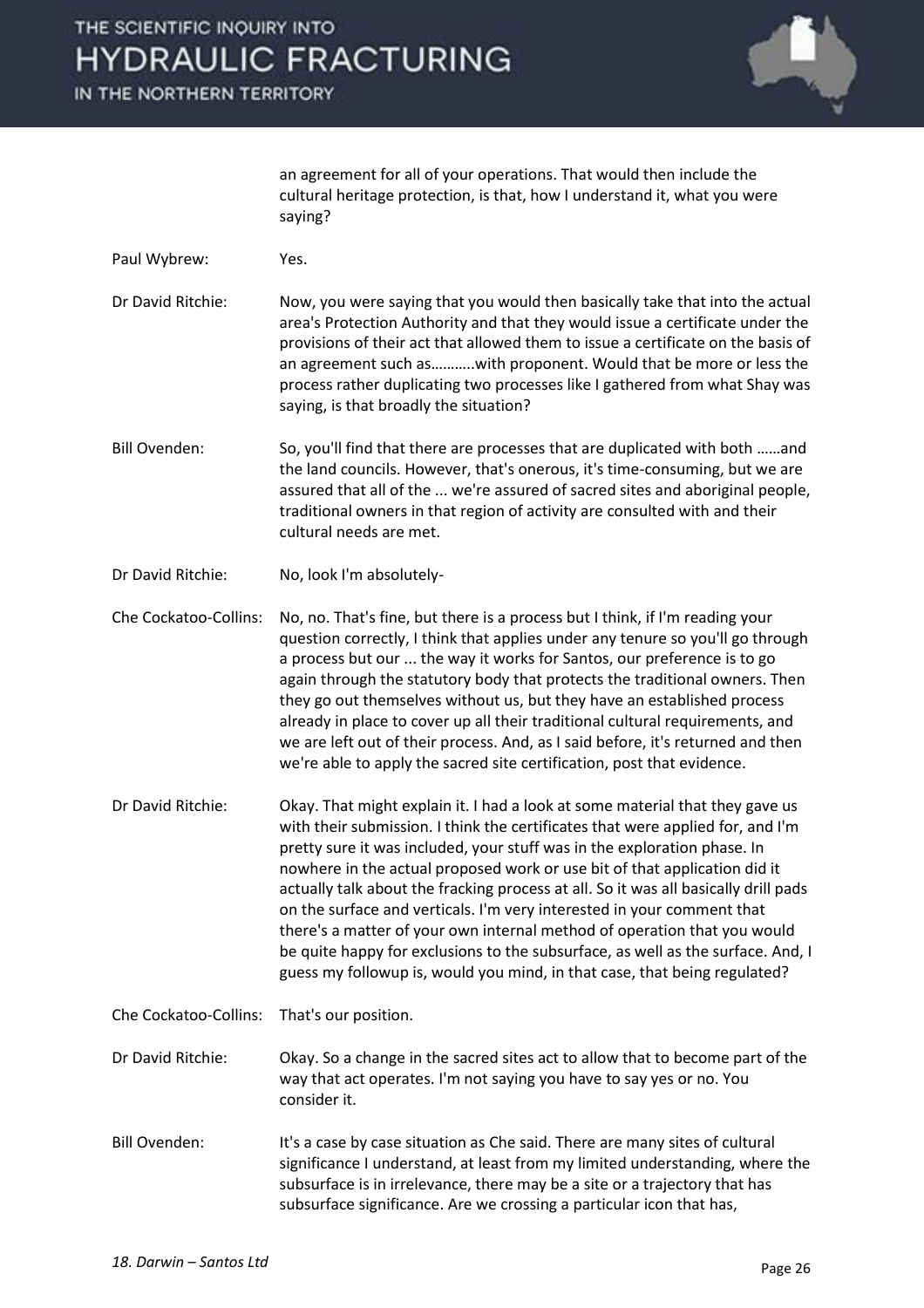

| Hon. Justice<br>Rachel Pepper:            | Sunlight.                                                                                                                                                                                                                                                                                                                                                                                                                                                                  |
|-------------------------------------------|----------------------------------------------------------------------------------------------------------------------------------------------------------------------------------------------------------------------------------------------------------------------------------------------------------------------------------------------------------------------------------------------------------------------------------------------------------------------------|
| <b>Bill Ovenden:</b>                      | Exactly. or                                                                                                                                                                                                                                                                                                                                                                                                                                                                |
| Tom Baddeley:                             | I think if that was identified by the TEOs in that search process, then that<br>could be accommodated on the existing regime.                                                                                                                                                                                                                                                                                                                                              |
| Dr David Ritchie:                         | I suppose I could just be specific on it, we've heard evidence that the panel's<br>heard that it's about importance of groundwater, which is pretty obvious.<br>And the need to maintain natural flows and springs, that sort of thing. So,<br>given that your operations are unlikely, even by your own operating<br>approach, to effect those then you'd, I could see you had no problem with<br>that you know having a restriction based on keeping a spring operating. |
| <b>Bill Ovenden:</b>                      | I think the really important thing is the conversation and the interaction that<br>we have and the transparent nature of, you say we haven't indicated that<br>we're fracking anywhere. We actually have, every bit of our program is<br>discussed openly with the NLC and, if it's the NLC.                                                                                                                                                                               |
| Dr David Ritchie:                         | I mean, we have a very transparent process here and in return we expect to<br>understand their position on  exploration phase. So you wouldn't<br>necessarily do it. I'm just saying,                                                                                                                                                                                                                                                                                      |
| <b>Bill Ovenden:</b>                      | Yeah.                                                                                                                                                                                                                                                                                                                                                                                                                                                                      |
| Dr David Ritchie:                         | that particular bit hadn't been consulted about.                                                                                                                                                                                                                                                                                                                                                                                                                           |
|                                           | Just to be clear, you would be at least comfortable with the idea of the<br>protection of subsurface features being considered as part of the regulatory<br>environment that,                                                                                                                                                                                                                                                                                              |
| <b>Bill Ovenden:</b>                      | Yeah, I think we'd have to say we would be.                                                                                                                                                                                                                                                                                                                                                                                                                                |
| Che Cockatoo-Collins: Could I comment on, |                                                                                                                                                                                                                                                                                                                                                                                                                                                                            |
| Hon. Justice<br>Rachel Pepper:            | Yes, no please.                                                                                                                                                                                                                                                                                                                                                                                                                                                            |
|                                           | would like to comment.                                                                                                                                                                                                                                                                                                                                                                                                                                                     |
| Che Cockatoo-Collins:                     | Dr. Ritchie, I think it's important to understand that through the whole<br>process, the traditional owners in those regions and activities, what is<br>determined as a sacred site, both surface and subsurface, is determined by<br>them. They know their land very well. They are very conscious of<br>downstream and upstream ramifications for people on the other side of the<br>language border or other language groups.                                           |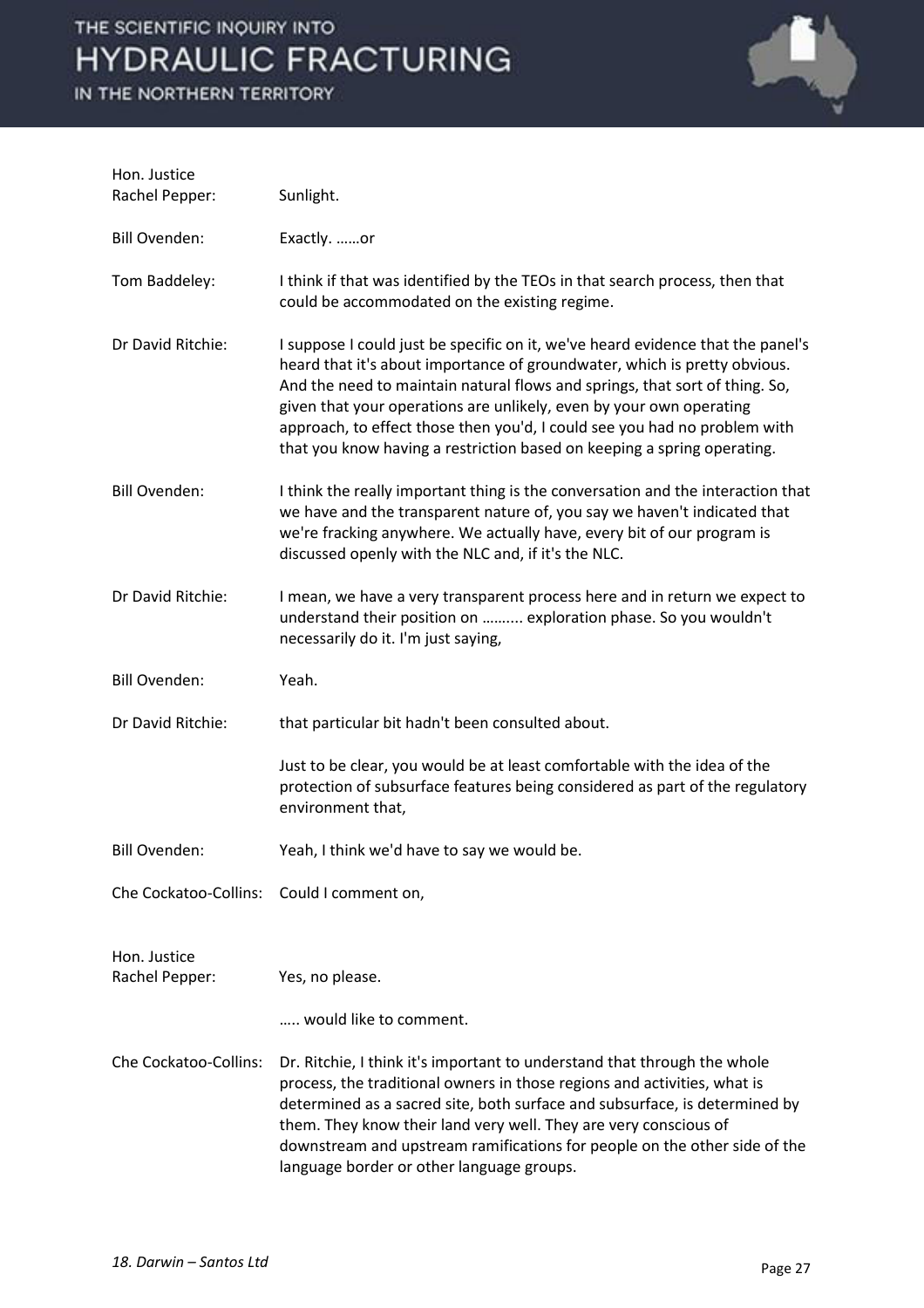

| I think when we hear evidence of people, other traditional owners, saying "I |
|------------------------------------------------------------------------------|
| don't want this to happen because it's downstream or it's connected to a     |
| spring." What that does is it disempowers the traditional owners who know    |
| exactly what's happening. Who are, again, are part of the activity, active   |
| participants in managing, organising, and essentially engineering our work   |
| program to be compliant under The Land Rights Act and The Sacred Sites       |
| Act.                                                                         |
|                                                                              |

And you'll find that those people, very small amount of people, extremely knowledgeable and not forgetting that aboriginal people in the Northern Territory have been dealing with resource companies for decades. And so, I think that also applies into the unfortunate basket that we are here to protect traditional owners because they don't know any different. And I am troubled by that. I'm troubled by third parties going out and in a perceived paternalistic manner telling people that think these particular things are going to happen.

 I looked at, or viewed, yesterday, came in and also viewed it on live stream, both just as good, and one of the traditional owners and participants unfortunately said, "It's going to poison my children." And these are the types of unfortunate misinformation that is being disseminated through. We can only do what we can do.

 We are certainly constrained, and we respect those constraints and restrictions that the land council applies to protect traditional owners and their land, and so third parties and even organisations such …….., and could be any other resource companies, must abide by those rules. We will not willfully trespass. We will remain compliant and the traditional owners will, in the areas of activities, will always be active participants and we'll be compliant under both the Sacred Rights Act and the Land Rights Act.

Hon. Justice Rachel Pepper: Thank you. I might take the ………for one last, I guess, more comment than anything else. ………..you said that you didn't want overregulation to destroy the great opportunity for the Northern Territory but given that the social licenced operate for this industry is tenuous at perhaps best. ...... here and NSW …… Victoria, ……in Tasmania and elsewhere, surely a degree of perhaps robust, if not, overregulation may well be the price you pay for operating in the Northern Territory. Bill Ovenden: You know, moratorium, all product, we acknowledge we have an issue with social licence where the ……Are all moratorium, the product of our lack of social licence or the product of populous policy? I'll pose that question. We are strongly supportive, and I've said it, of a robust framework. My fear is in the face of uncertainty we overprescribe or exclude and we take a robust regulatory policy to a place that is uninhabitable for the industry. That's my fear. And I just caution us against it. I just wish it to be taken into consideration. We support, we strongly support robust regulatory policy.